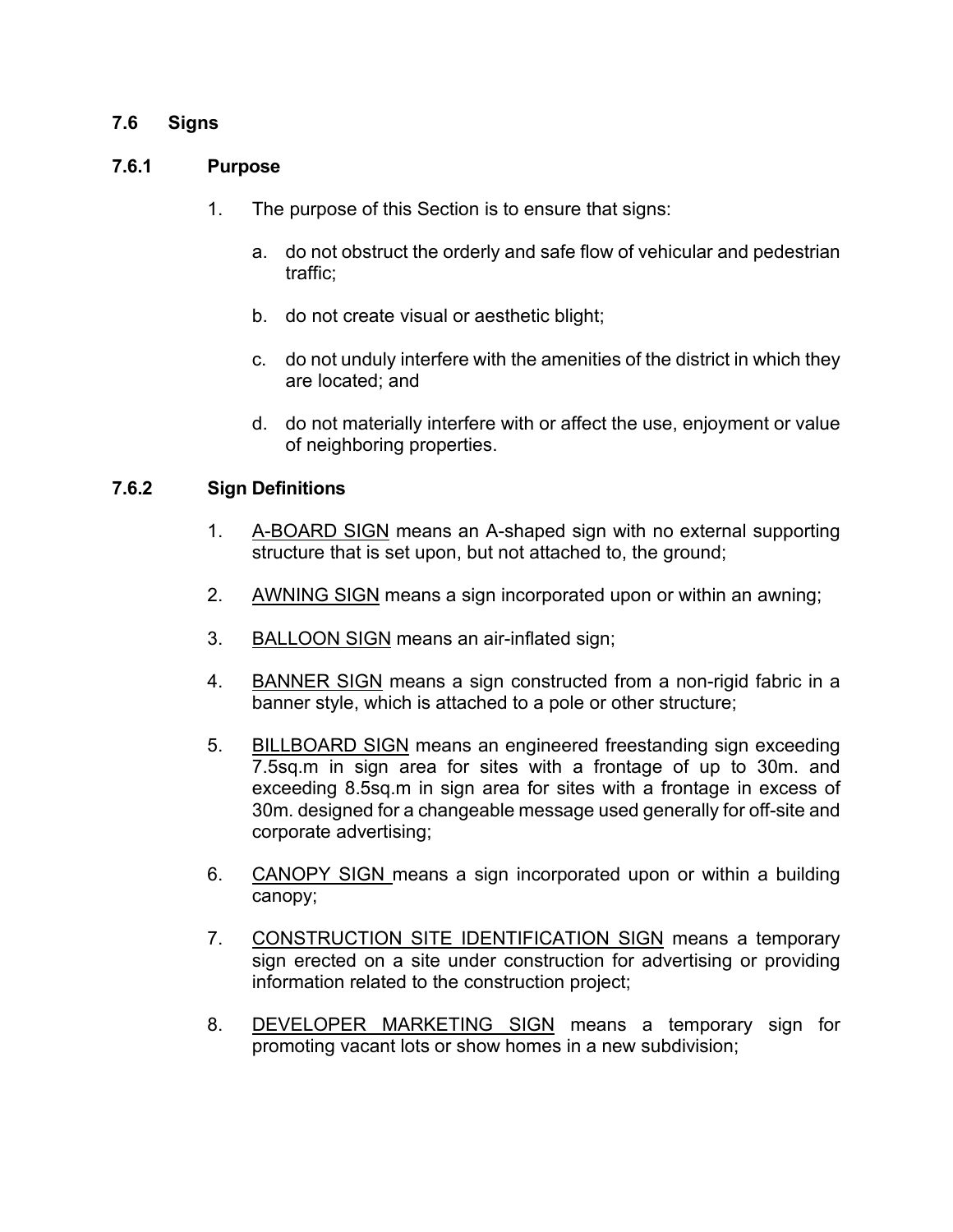- 9. DEVELOPMENT DIRECTIONAL SIGN means a temporary sign for guiding or directing pedestrian or vehicular traffic to new subdivisions, new home areas, or show homes;
- 10. DIRECTIONAL SIGN means a sign for directing pedestrian or vehicular traffic including ingress and egress signs and parking signs, but does not include advertising, with the exception of a logogram;
- 11. ELECTION SIGN means a sign advertising a local candidate and/or party in a federal, provincial, school board or municipal election;
- 12. ELECTRONIC MESSAGE SIGN means a sign or part of a sign on which the advertising is programmable or changeable by electrical or electronic means;
- 13. EVENT DIRECTIONAL SIGN means a temporary sign providing direction to a non-reoccurring event of less than three (3) days in length; such as a property auction sale;
- 14. FASCIA SIGN means a sign placed flat and parallel to the face of the building so that no part projects more than 0.4 m from the building;
- 15. FENCE SIGN means a sign painted on or attached to a fence;
- 16. FIXED SIGN means a sign securely attached to the ground or a building.
- 17. FLASHING SIGN means a sign that contains an intermittent or flashing light source:
- 18. FREESTANDING SIGN means a sign anchored into the ground and not attached to a building which does not exceed 7.5sq.m in sign area for sites with a frontage of up to 30m. and which does not exceed 8.5sq.m in sign area for sites with a frontage in excess of 30 m;
- 19. GARAGE SALE SIGN means a sign advertising the location and product of a garage sale;
- 20. HOME ADDRESS SIGN means a sign that is no larger than 0.7sq.m, which states only the municipal address and occupant names.
- 21. HOME BUSINESS SIGN means a sign advertising an approved home business;
- 22. ILLUMINATION means the lighting of any sign by artificial means;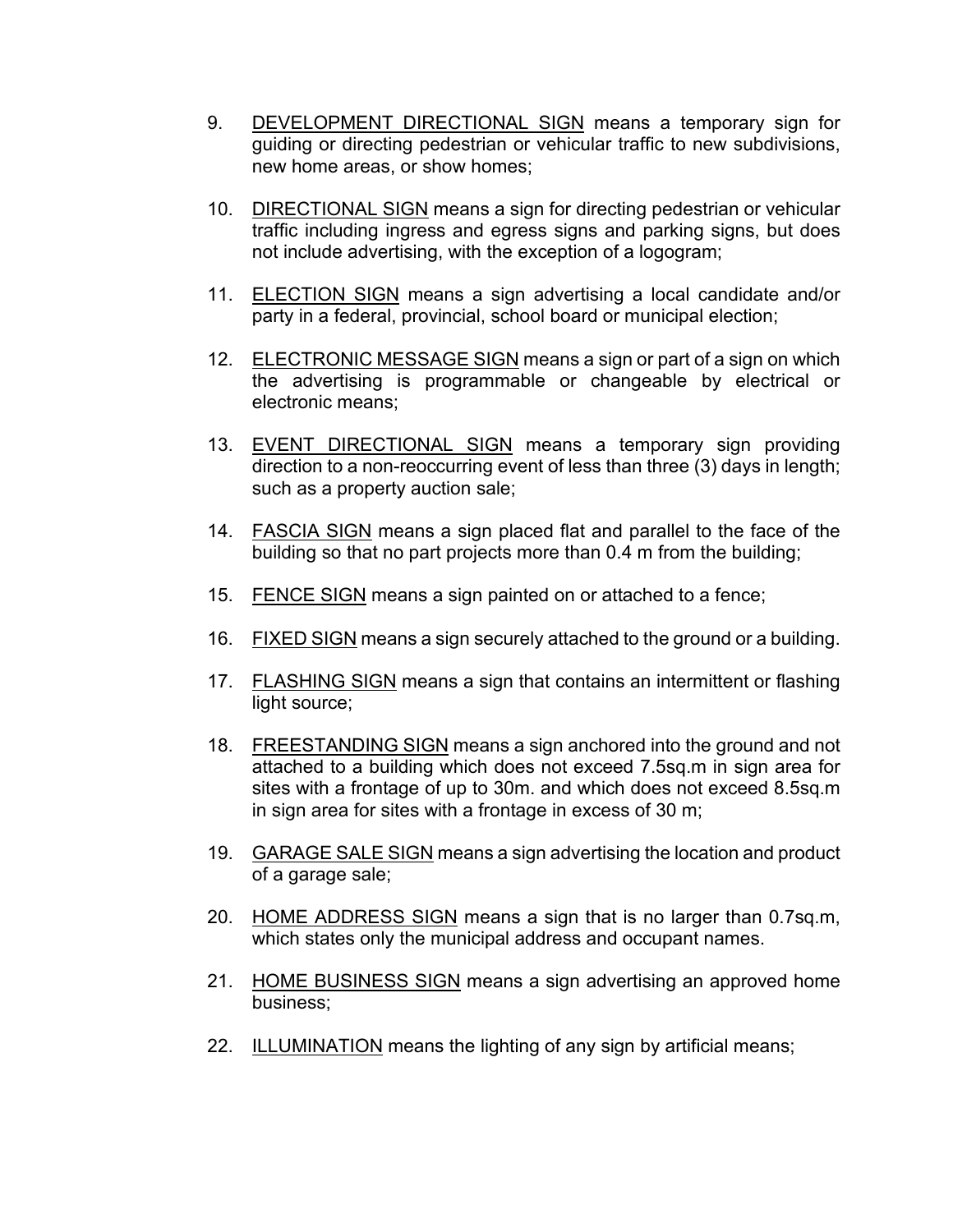- 23. INDIRECT ILLUMINATION means the lighting of a sign by reflected light;
- 24. LOW SIGN means a freestanding sign with advertising at an elevation at or less than 3.0m above grade
- 25. MULTIPLE TENANT SIGN means a sign for advertising two (2) or more on-site developments or businesses.
- 26. MUNICIPAL SIGN means a sign erected by the City;
- 27. NEIGHBOURHOOD IDENTIFICATION SIGN means a sign for displaying the name of a City neighbourhood or business park, and may include the logogram of the developer;
- 28. NON-FIXED SIGN means any sign that is not a fixed sign;
- 29. OFF-SITE ADVERTISING means the advertising of a business, commodity, service or entertainment that is conducted, sold or offered elsewhere other than the site on which the sign is located;
- 30. OPEN HOUSE SIGN means a sign for guiding vehicular traffic and pedestrians to real estate open house locations;
- 31. PEDDLER SIGN means a sign advertising for a business operating from a temporary location;
- 32. PICKET SIGN means a sign driven or pushed into the ground;
- 33. POLE SIGN means a sign attached to an onsite light standard or freestanding sign support structure;
- 34. PORTABLE SIGN means a sign, with changeable message, designed to be readily relocated;
- 35. PROJECTING SIGN means a sign that is attached to and supported by a building and extends at least 0.4m perpendicular to the building, but excludes a canopy sign;
- 36. REAL ESTATE SIGN means a sign for advertising property for sale, lease or rent;
- 37. REVERSE-T SIGN (not exceeding ninety (90) days) means a sign placed on the ground surface with a horizontal member used to balance the sign;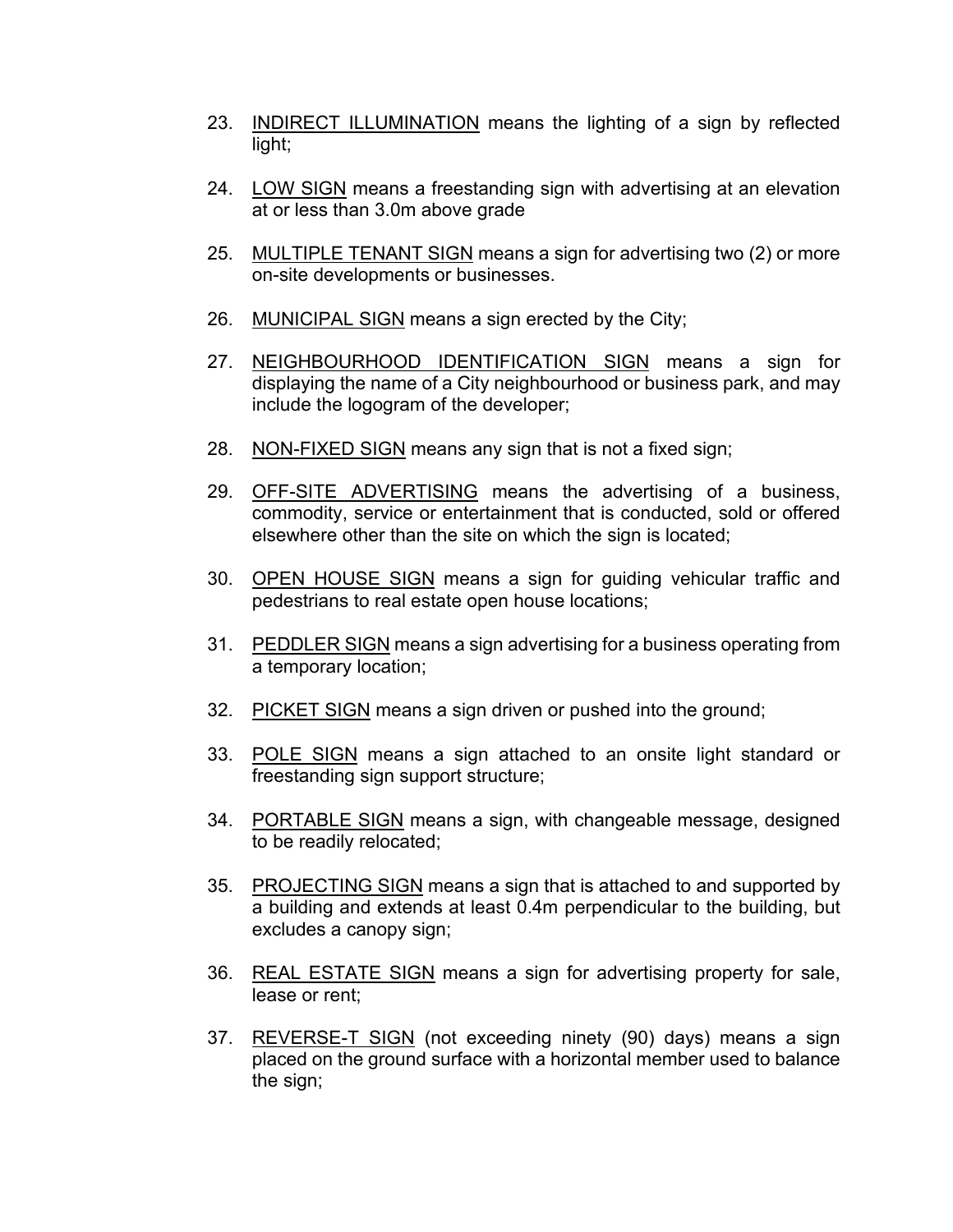- 38. ROOF SIGN means a sign located upon, against, or above the roof of a building, or a sign attached to the roof or parapet of a building;
- 39. SIGN means a device or structure for providing direction or information to the public on such things as a development, business, product, service, location, event or person;
- 40. SIGN AREA means the area of one (1) sign face available for advertising of a single or multiple faced sign, excluding the main support structure;
- 41. SIGN HEIGHT means the vertical distance measured at right angles from the highest point of the sign or sign structure, to the finished grade directly below;
- 42. SITE means the legal property identified on the Land Title;
- 43. UNDEVELOPED SITE means a site with assessable improvements of less than \$20,000 in value
- 44. WALL SIGN means a sign painted on a wall at a level where the bottom of the sign is less than 2.4m above grade;
- 45. WINDOW SIGN means a sign placed on or inside a window that faces the outside and is intended to be seen from the outside; and
- 46. ZONING means the property zoning classification as shown on the Land Use District Map being Part 11, Section 11.1 of the Land Use Bylaw.

#### **7.6.4 Regulations Which Apply To All Signs**

- 1. Where the regulations require an opinion, it is the opinion of the Development Authority that is to be considered.
- 2. Unless otherwise stated in this bylaw, all signs require development permits.
- 3. Signs shall not be constructed nor located such that they could, in any case be confused with or detract from a traffic control device or any other municipal sign or municipal device.
- 4. Signs shall not be constructed nor located such that they interfere with the safe or orderly movement of pedestrians or vehicular traffic, or the sight lines required under this or any other bylaw.
- 5. Unless otherwise stated in this bylaw, a sign height must not exceed the maximum building height allowed in the district.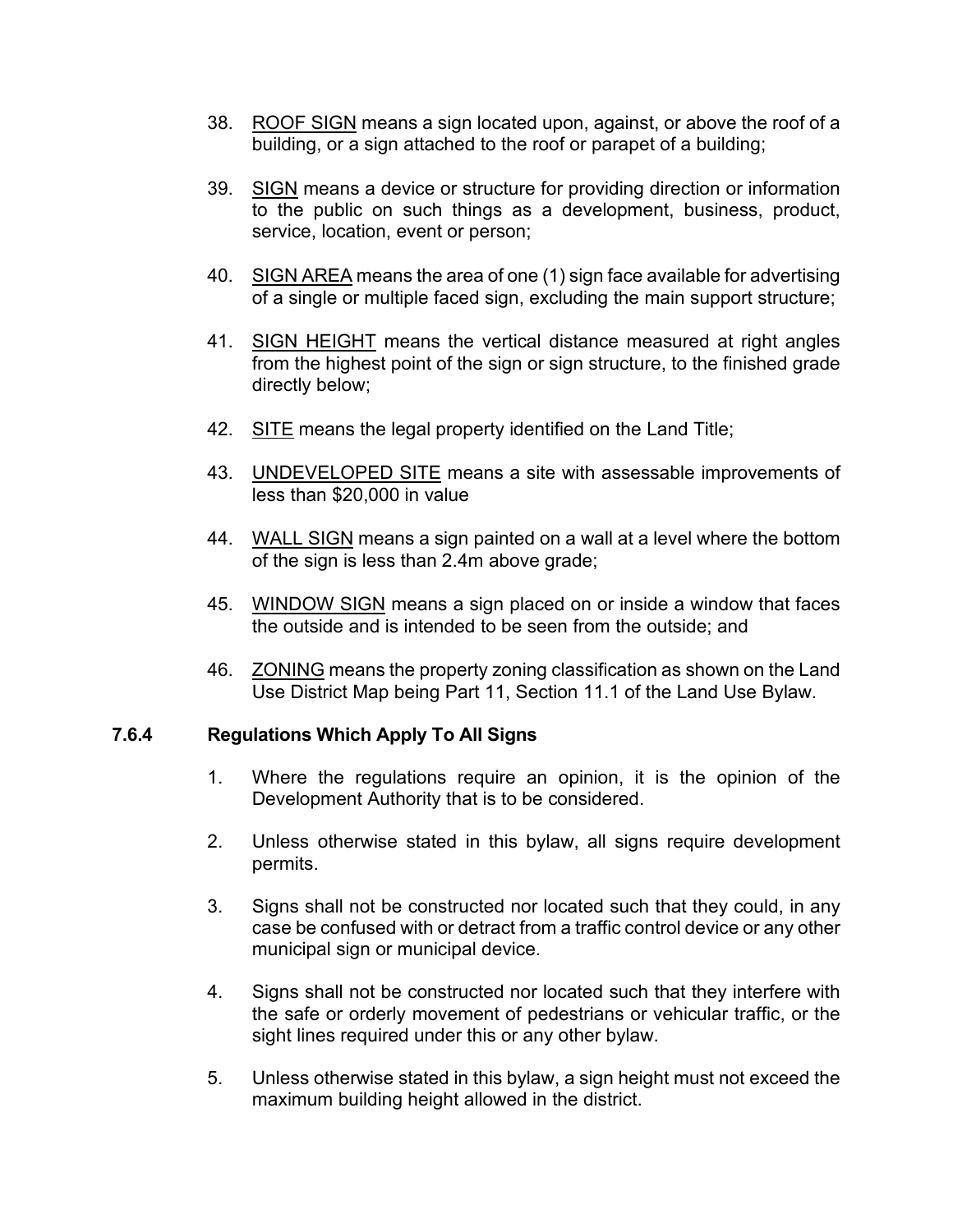- 6. The combined sign area of all signs on a building face shall not be greater than 25% of the overall wall area.
- 7. The illumination of a sign must not negatively affect, nor pose a safety hazard to an adjacent site.
- 8. Wiring must be fully concealed or in a conduit for electrified signs and comply with electrical codes.
- 9. Signs must be designed and constructed to ensure public safety.
- 10. Signs must be of professional quality and kept in good repair.
- 11. If a sign fits within two (2) or more sign categories, then the strictest and all regulations apply.
- 12. Except for a municipal sign, a sign otherwise permitted in this bylaw, or sign permitted in a contractual agreement with the City, no sign or poster may be placed on public property, on any median or on any traffic control device, publicly owned power poles or light standards.
- 13. No sign shall be placed in a prohibited sign location listed in Section 7.6.5.
- 14. The business advertising on any sign that projects over a City sidewalk or road right-of-way is responsible to keep the sign free and clear of ice and snow that could fall and injure pedestrians below. The business is also responsible to ensure that the sign is securely fastened and kept in good order.
- 15. Landscaping and paved areas around and under a sign must be maintained to match the landscaping and paved area nearby the sign.
- 16. Non-fixed signs and low signs shall be designed and installed to withstand 80km winds without being blown over or away.
- 17. If a business identified on a sign ceases, all signage referencing that business must be removed within 30 days.
- 18. Where the message on a sign relates to a specific dated event, the message shall be changed within 48 hours after the end of the event.

#### **7.6.5 Prohibited Sign Placement Locations**

1. No low sign shall be placed on public lands or right or ways.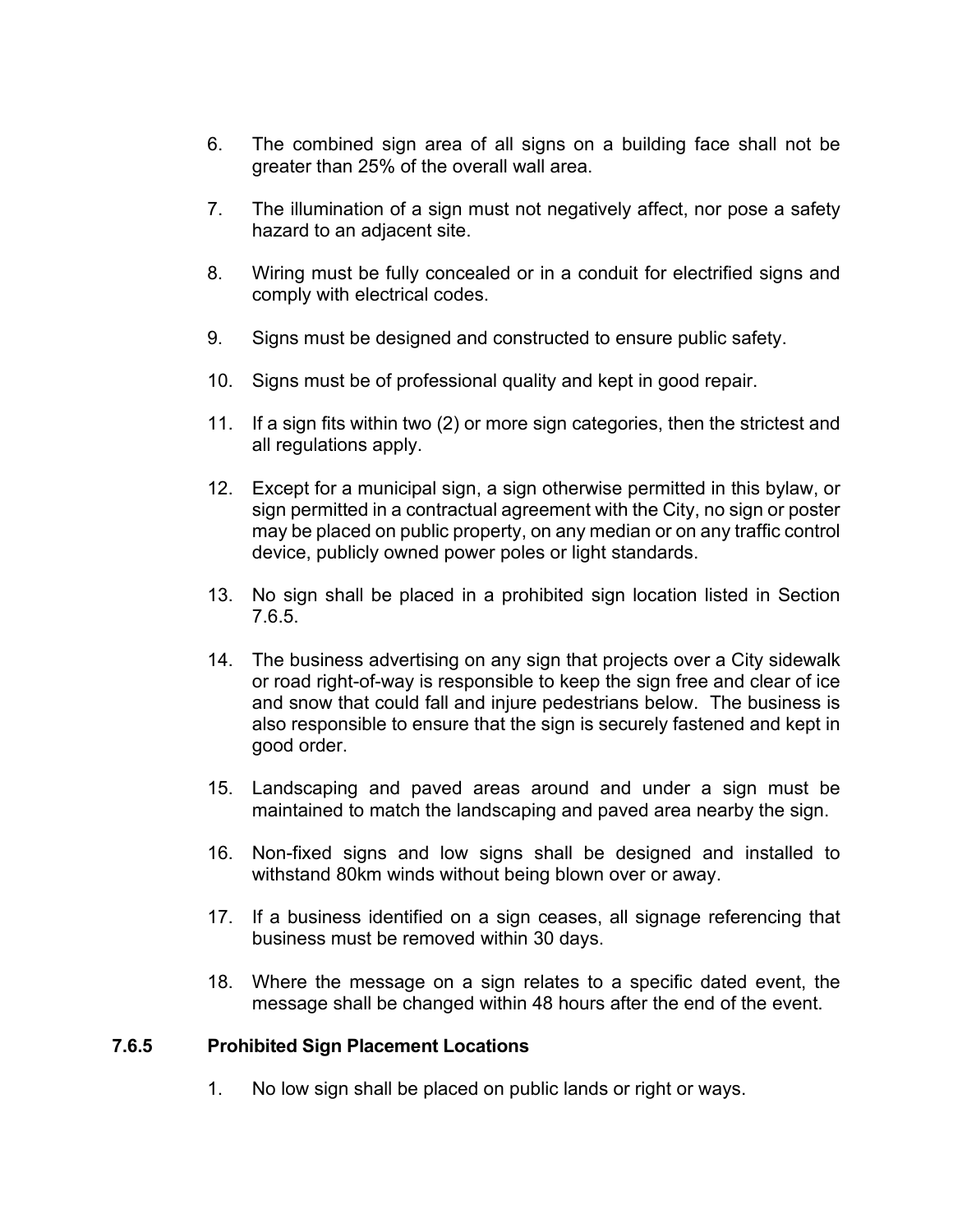- 2. Other than traffic or municipal signs, no fixed sign shall be placed where any portion of the sign encroaches onto or over public property or public road rights-of-way.
- 3. No sign shall be placed on or over a public sidewalk, unless otherwise specified in these regulations.
- 4. The following locations are prohibited sign location areas:
	- a. Where a driveway exits onto a road no portion of a low sign shall be placed in "the driveway sight lines" as shown in figure 7.6.5.4.a.



Figure 7.6.5.4.a Driveway Sight Lines

b. Where a driveway exits onto a road with both right and left turn access no portion of a low sign shall be placed in the "two way sight lines" as shown in figure 7.6.5.4.b.



Figure 7.6.5.4.bTwo Way Sight Lines

c. At intersections, no portion of a low sign shall be placed in the "intersection sight lines" as shown in figure 7.6.5.4.c.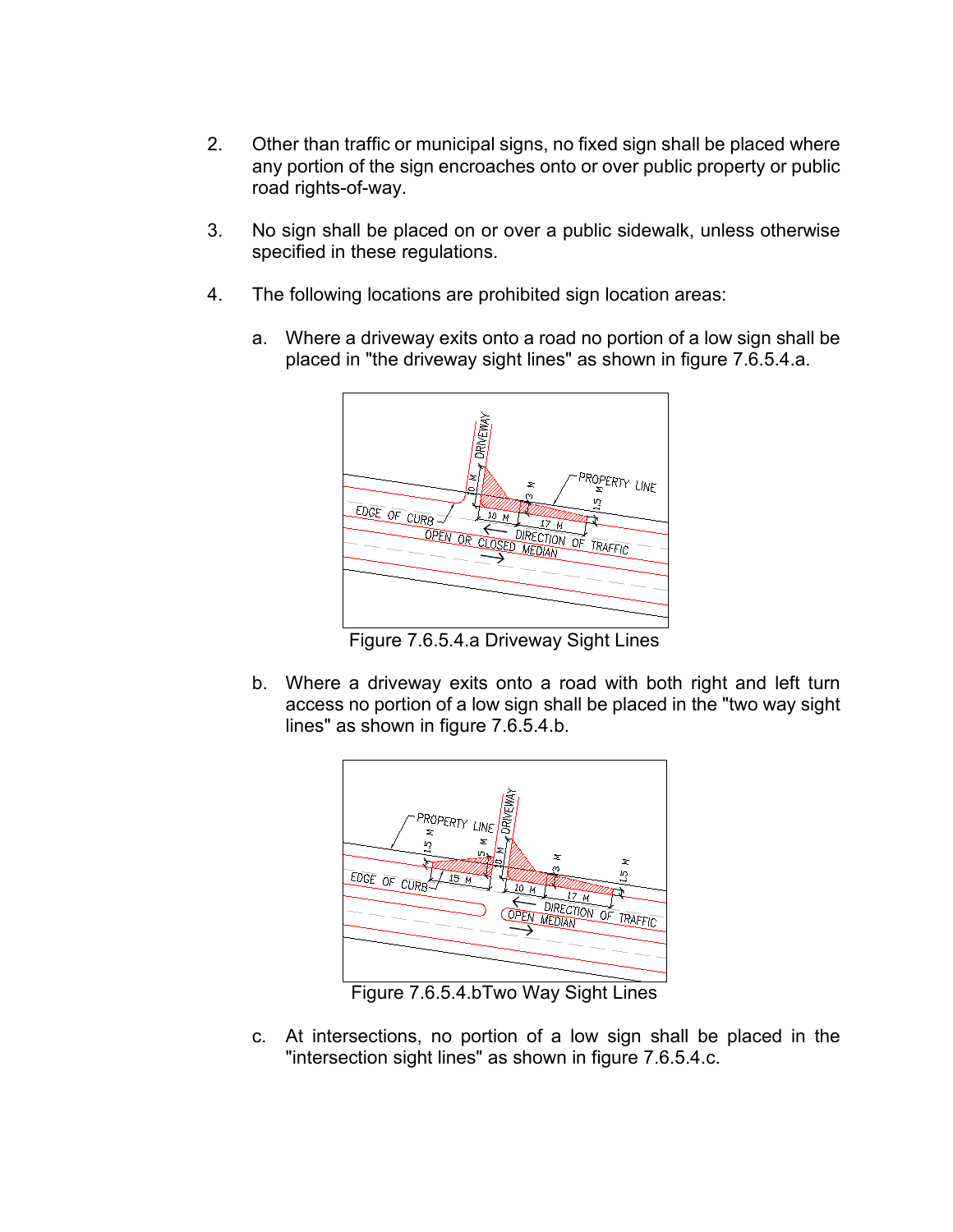

Figure 7.6.5.4.c Intersection Sight Lines

d. No low sign, except for A-board signs in C1 districts, shall be placed within 1.5m from the face of curb within a public roadway.

## **7.6.6 Signs Considered in Zoning Classifications**

- 1. In determining where particular sign types are permitted or discretionary uses refer to Chart 7.6.6.1.
- 2. To determine the regulations for each particular sign type refer to Section 7.6.7.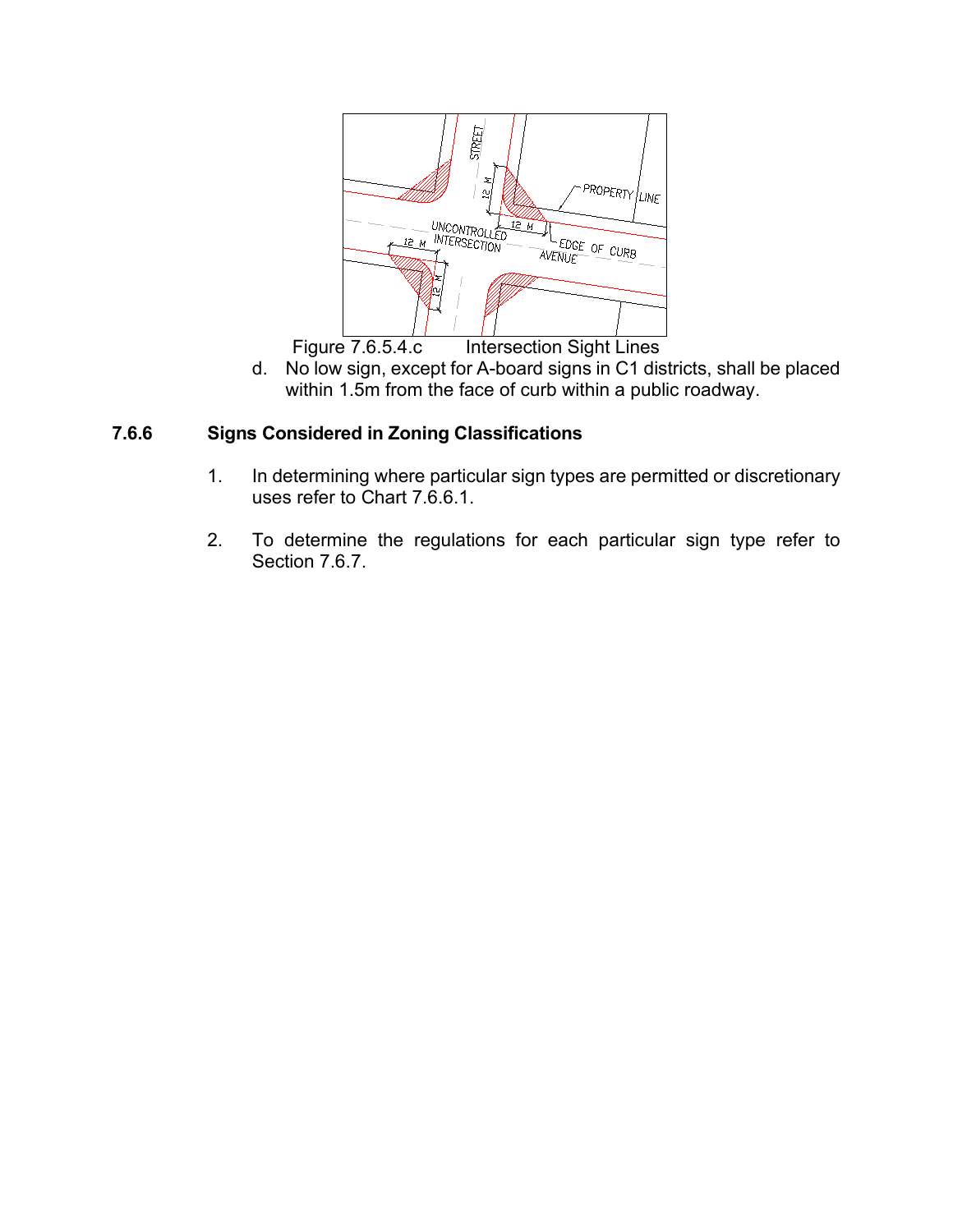| <b>Chart 7.6.6.1</b>                       | <b>Sign Classification</b><br>Zoning Classifications Considered for Particular Sign Types |   |   |   |                    |   |                                                                             |   |   |   |   |                        |                         |   |       |              |    |   |   |   |                            |
|--------------------------------------------|-------------------------------------------------------------------------------------------|---|---|---|--------------------|---|-----------------------------------------------------------------------------|---|---|---|---|------------------------|-------------------------|---|-------|--------------|----|---|---|---|----------------------------|
|                                            |                                                                                           |   |   |   |                    |   |                                                                             |   |   |   |   |                        |                         |   |       |              |    |   |   |   |                            |
|                                            |                                                                                           |   |   |   |                    |   | "P" - means the sign type is a permitted use in the particular district     |   |   |   |   |                        |                         |   |       |              |    |   |   |   |                            |
|                                            |                                                                                           |   |   |   |                    |   | "D" - means the sign type is a discretionary use in the particular district |   |   |   |   |                        |                         |   |       |              |    |   |   |   |                            |
|                                            | Residential Zoning Classifications                                                        |   |   |   |                    |   |                                                                             |   |   |   |   |                        | Commercial \ Industrial |   | Other |              |    |   |   |   |                            |
|                                            |                                                                                           |   |   |   |                    |   |                                                                             |   |   |   |   | Zoning Classifications |                         |   |       |              |    |   |   |   | Classifications            |
| Sign Type                                  |                                                                                           |   |   |   |                    |   | R1 R2 R3 R4 R5 RMX RMH RE R1N R1A R1R C1                                    |   |   |   |   |                        |                         |   |       |              |    |   |   |   | C2 C3 C4 C5 M1 M2 M3 US UR |
| A-board sign                               |                                                                                           |   |   | D | D                  |   |                                                                             |   |   |   |   | P                      | P                       | P |       | D            | P  | P |   |   |                            |
| Awning Sign                                |                                                                                           |   | D | D |                    |   |                                                                             |   |   |   |   | P                      | P                       | P | P     | P            | P  | P | P |   |                            |
| <b>Balloon Sign</b>                        |                                                                                           |   |   |   |                    |   |                                                                             |   |   |   |   | D                      | D                       | D |       | D            | D  | D |   |   |                            |
| <b>Banner Sign</b>                         |                                                                                           |   |   |   |                    |   |                                                                             |   |   |   |   | Þ                      | P                       | P | P     | P            | P  | P |   |   |                            |
| <b>Billboard Sign</b>                      |                                                                                           |   |   |   |                    |   |                                                                             |   |   |   |   |                        |                         | D |       |              | D* | D |   |   |                            |
| Canopy Sign                                |                                                                                           |   | D | D |                    |   |                                                                             |   |   |   |   | P                      | P                       | P | P     | P            | P  | P | P |   |                            |
| Construction Site Identification Sign      | P                                                                                         | P | P | P | P                  | P | P                                                                           | P | P | P | P | P                      | P                       | P | P     | P            | P  | P | P | D | P                          |
| Developer Marketing Sign                   | P                                                                                         | P | P | P | $\vert \mathsf{P}$ | P | P                                                                           | P | P | P | P |                        |                         |   |       |              |    |   |   |   |                            |
| Development Directional Sign               | P                                                                                         | P | P | P | P                  | Þ | P                                                                           | P | P | P | P | P                      | P                       | P | P     | P            | P  | P | P | Þ | P                          |
| Directional Sign                           |                                                                                           |   | P | P | P                  |   |                                                                             |   |   |   |   | P                      | P                       | P | Ρ     | P            | P  | P | P |   |                            |
| <b>Election Sign</b>                       | Þ                                                                                         | P | P | P | P                  | Þ | P                                                                           | P | P | P | P | Þ                      | P                       | P | P     | P            | P  | P | P | D | P                          |
| Electronic Message Sign (Fascia or window) |                                                                                           |   |   |   |                    |   |                                                                             |   |   |   |   | Þ                      | P                       | P | P     | P            | P  | P |   |   |                            |
| Electronic Message Sign (Freestanding)     |                                                                                           |   |   |   |                    |   |                                                                             |   |   |   |   | D                      | D                       | D | D     | D            | D  | D |   | D | D                          |
| Event Directional Sign                     |                                                                                           |   |   |   |                    |   |                                                                             |   |   |   |   | D                      | D                       | D | D     | D            | D  | D |   | D | D                          |
| Fascia Sign                                |                                                                                           |   | D | D | D                  |   |                                                                             |   |   |   |   | Þ                      | P                       | P | P     | P            | P  | P | P |   |                            |
| Fence Sign                                 |                                                                                           |   |   |   |                    |   |                                                                             |   |   |   |   |                        | D                       |   |       |              | P  | P | P |   |                            |
| <b>Flashing Sign</b>                       |                                                                                           |   |   |   |                    |   |                                                                             |   |   |   |   |                        |                         |   |       |              |    |   |   |   |                            |
| Freestanding Sign                          |                                                                                           |   | D | D | D                  |   |                                                                             |   |   |   |   | P                      | P                       | P | D     | P            | P  | P | P |   |                            |
| Garage Sale Sign                           | P                                                                                         | P | P | P | P                  | P | P                                                                           | P | P | P | P |                        |                         |   |       |              |    |   |   |   |                            |
| Home Business Sign                         | Þ                                                                                         | P | P | P | P                  | P | P                                                                           | P | P | P | P |                        |                         |   |       |              |    |   |   |   |                            |
| Multiple Tenant Sign                       |                                                                                           |   |   |   |                    |   |                                                                             |   |   |   |   | P                      | P                       | P | P     | P            | P  |   |   |   |                            |
| <b>Municipal Sign</b>                      | P                                                                                         | P | P | P | P                  | P | P                                                                           | P | P | P | P | P                      | P                       | P | P     | P            | P  | P | P | P | P                          |
| Neighbourhood Identification Sign          | ID                                                                                        | D | D | D | D                  | D | D                                                                           | D | D | D | D | D                      | D                       | D | D     | D            | D  | D | D | D | D                          |
| Open House Sign                            | P                                                                                         | P | P | P | P                  | P | P                                                                           | P | P | P | P |                        |                         |   |       |              |    |   |   |   |                            |
| Peddler Sign                               |                                                                                           |   |   |   |                    |   |                                                                             |   |   |   |   |                        |                         | D |       |              | D  |   |   |   |                            |
| Picket Sign                                |                                                                                           |   |   |   |                    |   |                                                                             |   |   |   |   |                        | P                       | P |       | P            | P  | P |   |   |                            |
| Pole Sign                                  |                                                                                           |   |   |   |                    |   |                                                                             |   |   |   |   | P                      | P                       | P | P     | P            | P  | P | P |   |                            |
| Portable Sign                              |                                                                                           |   |   |   |                    |   |                                                                             |   |   |   |   | P                      | P                       | P |       | P            | P  | P | P | P | D                          |
| Projecting Sign                            |                                                                                           |   |   |   |                    |   |                                                                             |   |   |   |   | P                      | P                       | P | P     | P            | P  | P | P | D |                            |
| Real Estate Sign                           | Þ                                                                                         | P | P | P | P                  | P | P                                                                           | P | P | P | P | P                      | P                       | P | P     | P            | P  | P | P | P | P                          |
| Reverse-T Sign (not exceeding 90 days use) |                                                                                           |   |   |   |                    |   |                                                                             |   |   |   |   | P                      | P                       | P |       | P            | P  | P | P |   |                            |
| Roof Sign                                  |                                                                                           |   |   |   |                    |   |                                                                             |   |   |   |   | D                      | P                       | P | D     | P            | P  | P | D |   |                            |
| Wall Sign                                  |                                                                                           |   |   |   |                    |   |                                                                             |   |   |   |   | P                      | P                       | P | P     | P            | P  | P | P |   |                            |
| <b>Window Sign</b>                         |                                                                                           |   |   |   |                    |   |                                                                             |   |   |   |   | P                      | P                       | P | P     | $\mathsf{P}$ | P  | P | P |   |                            |

\*Billboard Signs are a discretionary Use in the M1 Zone only for properties adjacent to 40 Avenue between the railway tracks and 45 Street and are not permitted in any other areas within the M1 Zone.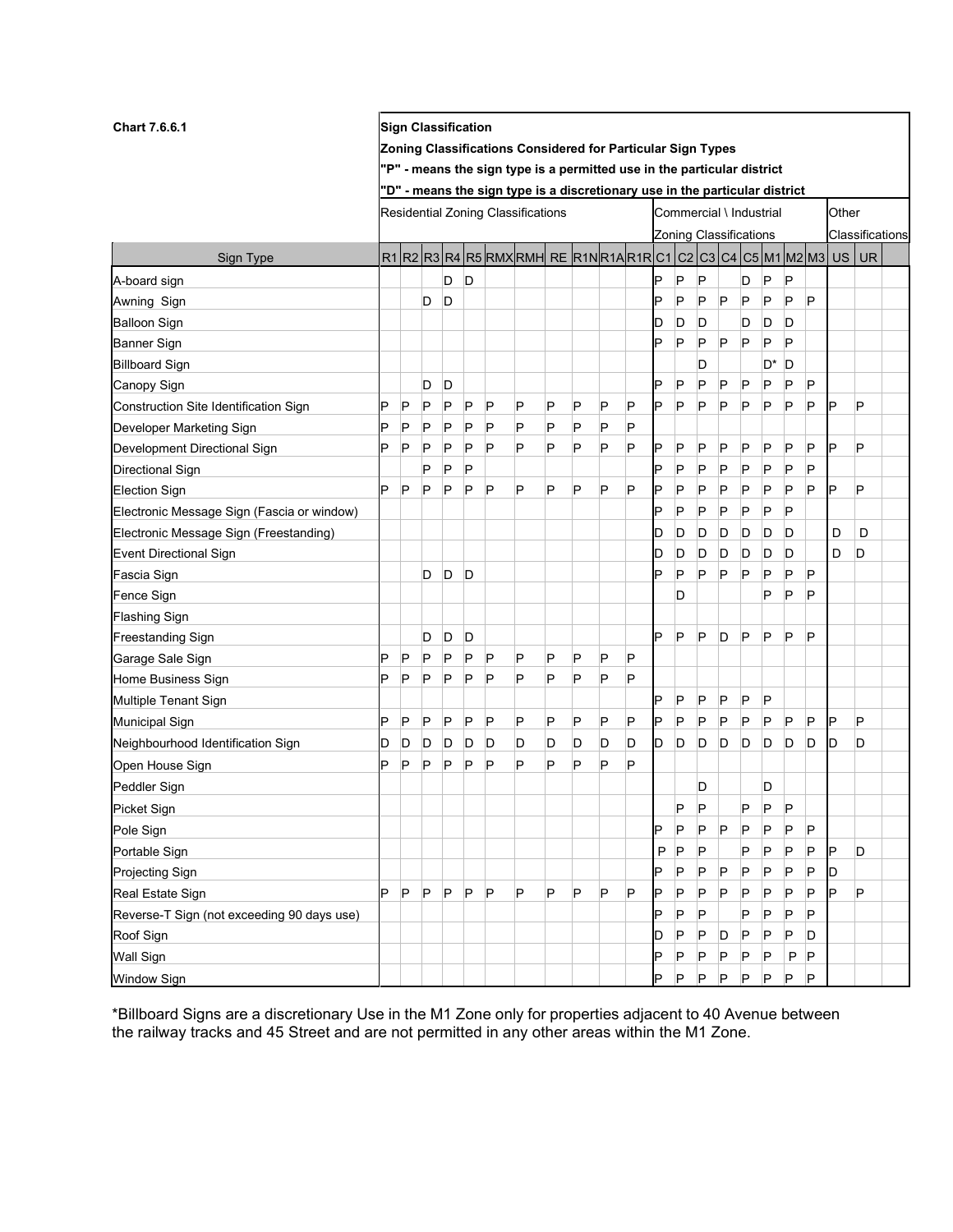## **7.6.7 Specific Regulations for Particular Sign Types**

## **7.6.7.1 A-Board Sign**

- 1. Except in a C1 district, an A-board sign shall:
	- a. not exceed 1.0m in sign height;
	- b. not exceed 0.8sq.m in sign area;
	- c. must be located on private property;
	- d. not be located in prohibited sign locations;
	- e. only be placed during business hours;
	- f. only be placed in front of the business it advertises; and
	- g. not located within 6.0m of any permanent sign.
- 2. In a C1 district, an A-board sign shall:
	- a. not exceed 1.0m in sign height;
	- b. not exceed 0.6m in sign width;
	- c. not be located within 0.3m of a curb line of a public road way;
	- d. not be placed so that that walking path width is not reduced to less than 1.2m unless approved in writing by the development authority;
	- e. only be placed in front of the business it advertises;
	- f. be located adjacent to a permanent fixture where possible;
	- g. not be located within 5.0m of another A-board sign advertising a business on the same property; and
	- h. only be placed during business hours.

## **7.6.7.2 Awning or Canopy Sign**

- 1. An awning sign or canopy sign shall:
	- a. not exceed a maximum vertical dimension of 1.5m;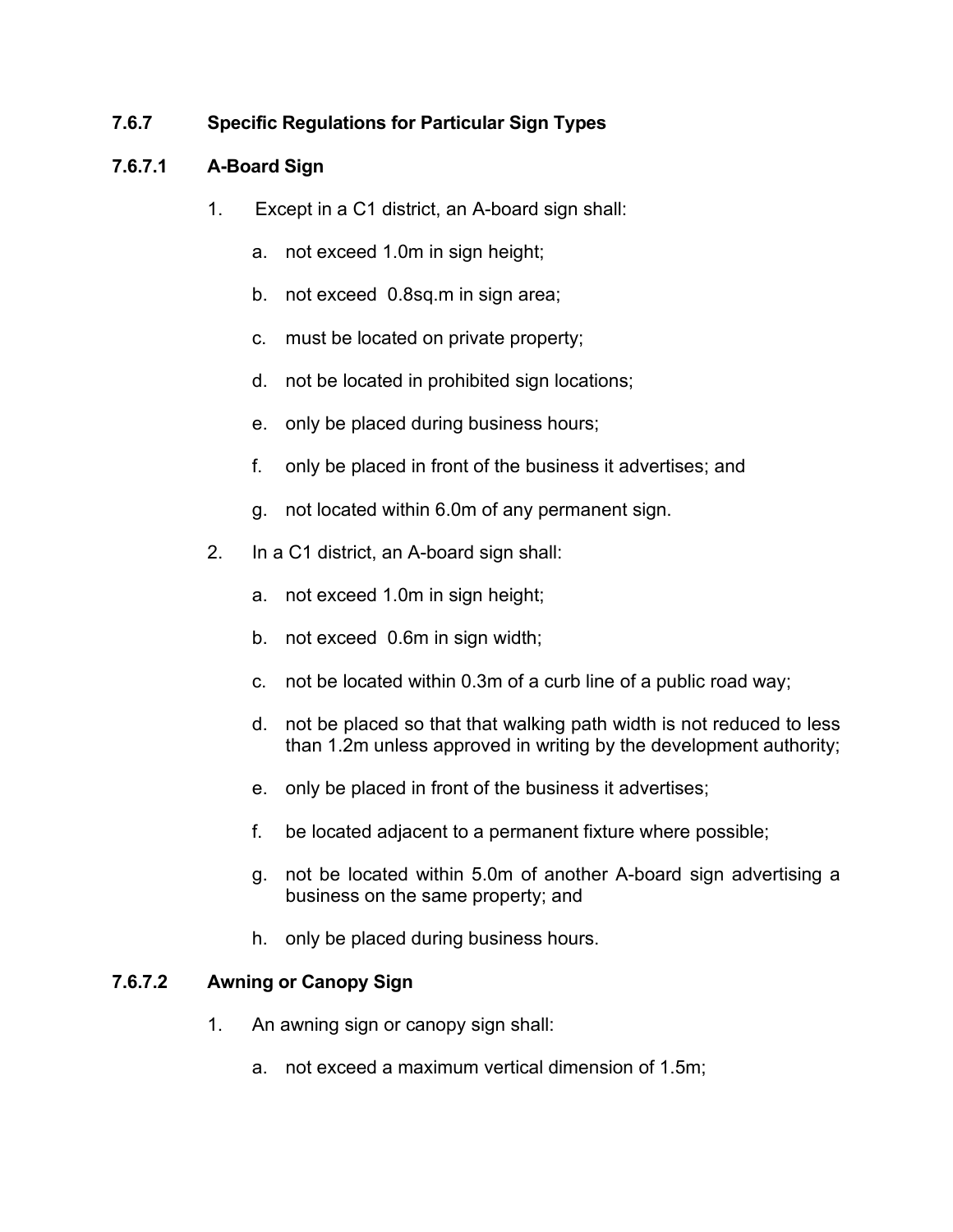- b. have at least 2.4m clearance above finished grade;
- c. not be suspended from the support structure in any way that poses a hazard to pedestrians or vehicles;
- d. not extend above the parapet wall or roof line of the building; and
- e. if on a residential, such as apartments or higher density property the sign shall:
	- i. not be greater than 3.0sq.m in sign area;
	- ii. provide the building name and address only; and
	- iii. not be illuminated.

#### **7.6.7.3 Balloon Sign**

- 1. Balloon signs shall:
	- a. if mounted on the ground surface of a site:
		- i. not exceed 8m in height;
		- ii. be located at least 1.5m from all property lines with the exception of a corner lot where the sign must be set back a minimum of 6m from all property lines; and
		- iii. not interfere with the access to or from the site.
	- b. if mounted on a building, shall:
		- i. not have a combined building and sign height that exceeds the maximum building height allowed in the district; and
		- ii. be securely fastened to the building as per manufacturer recommendations.
	- c. A balloon sign may be illuminated.
	- d. No more than one (1) balloon sign is allowed per site.
	- e. Balloon sign permits must be obtained every 90 days.

#### **7.6.7.4 Banner Sign**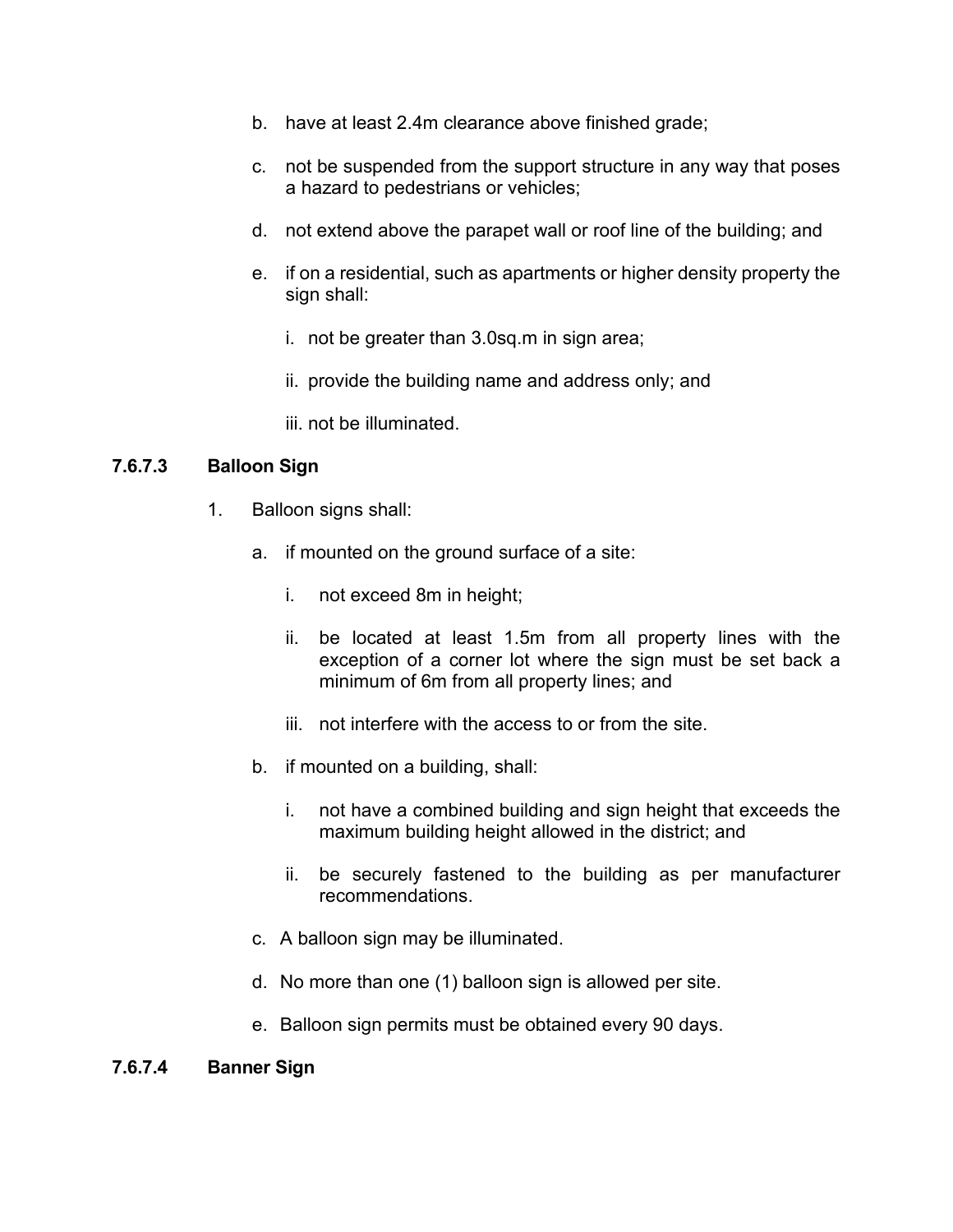- 1. A commercial banner sign can be placed for up to ninety (90) days on one (1) permit.
- 2. A banner sign that is attached to the face of a building must comply with the dimensional regulations for fascia signs.

## **7.6.7.5 Billboard Sign**

- 1. Billboard Sign(s) shall be subject to the following regulations:
	- a. Billboard Sign may be allowed only on sites, which are an integral part of a commercial or industrial strip;
	- b. Billboard Sign permits may be approved for a period of one (1) year;
	- c. the maximum height of a Billboard Sign shall be 8.0m;
	- d. no part of any Billboard Sign shall be located within any required yard or setback;
	- e. Billboard sign locations shall be separated from any other billboard sign on the same side of the street by a minimum of 100.0m. For billboard signs with an area of 20sq.m to 40sq.m, this separation shall be increased to 200.0m. For billboard signs over 40sq.m, this separation shall be increased to 300.0m. The separation shall be applied from the larger billboard sign location regardless of the size of any proposed billboard sign;
	- f. Billboard signs may be illuminated;
	- g. Billboard signs may include electronic copy or animation, subject to review of the Development Officer in consultation with qualified City engineering staff. The applicant shall provide evidence that the proposed copy or animation does not cause undue distraction to pedestrian or vehicular traffic;
	- h. All proposed billboard sign locations shall be reviewed in the context to the surrounding development, such as (but not limited to) the architectural theme of the area, any historic designations, the requirements of any statutory plan, any streetscape improvements and proximity to residential development. The development officer may require revisions to the application to mitigate the impact of a proposed billboard sign or may refuse a permit that, in the opinion of the development officer, adversely impacts the existing built environment.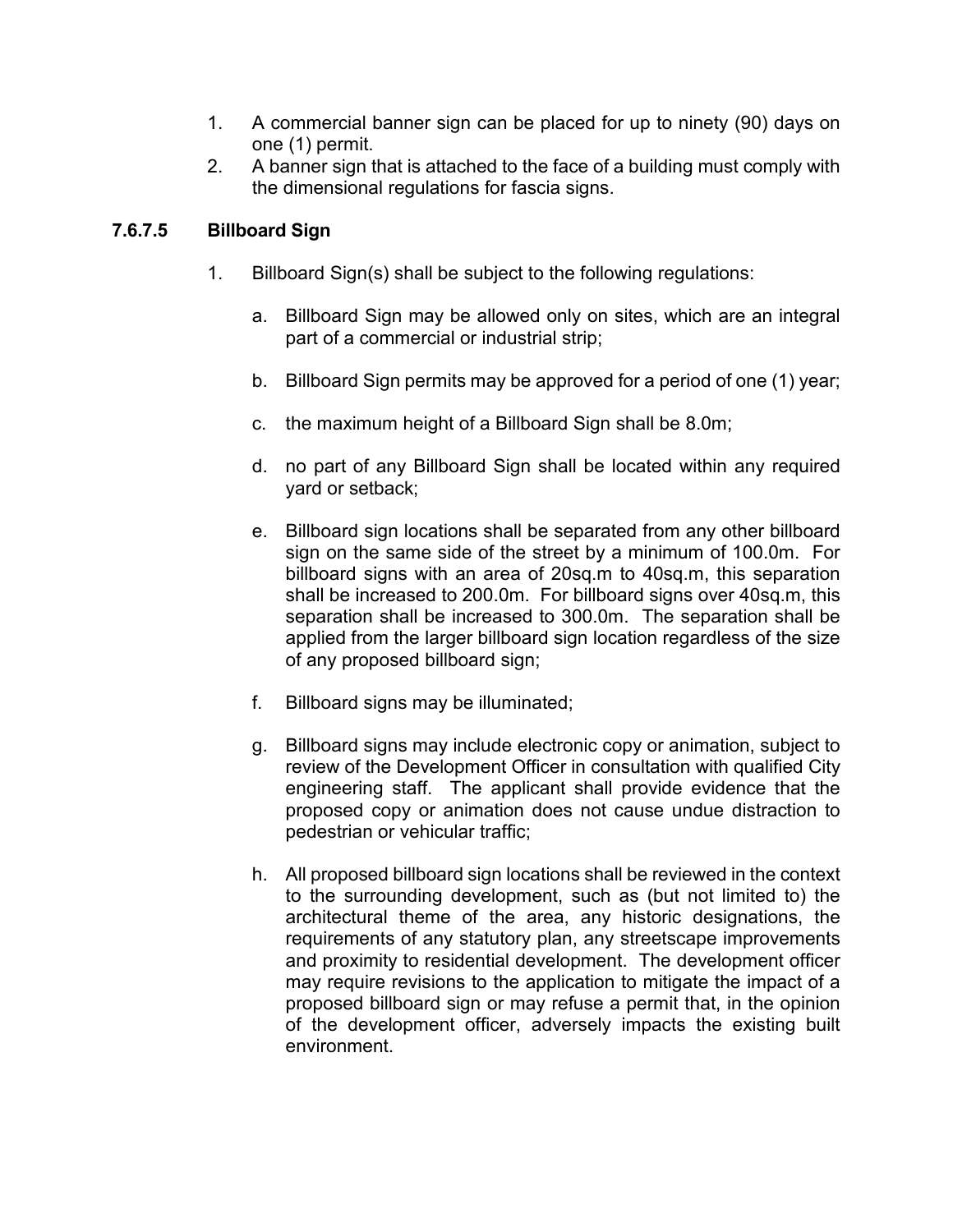i. All billboards and the foundation for billboards must be designed by a professional engineer, licensed to practice in the province of Alberta. The installation of the foundation must be monitored by a professional engineer with written verification of installation compliance with design being provided by the engineer to the development officer prior to the installation of the sign on the foundation.

### **7.6.7.6 Construction Site Identification Sign**

- 1. No development permit is required, provided that the sign:
	- a. is a freestanding or fascia sign;
	- b. does not exceed 3.0m in sign height;
	- c. does not exceed 3.0sq.m in sign area; and
	- d. is not erected for a period longer than twelve (12) months from the issuance of a building permit.
- 2. No more than one (1) construction site identification sign is allowed per site.
- 3. Each construction supplier is allowed to place one (1) supplier sign during construction and for sixty (60) days after occupancy of the building. No permit is required for the sign; provided
	- a. the sign is less than 3.0sq.m in sign area; and
	- b. the sign is a window sign or freestanding sign.

#### **7.6.7.7 Development Directional Sign**

- 1. A development directional sign must be located on private property adjacent to an arterial road right-of-way.
- 2. Development directional signs are discretionary in UR districts, for a period of time specified by the Development Officer and permits will be issued for a ninety (90) day period.
- 3. A development directional sign must:
	- a. be freestanding;
	- b. not exceed 1.5sq.m in sign area;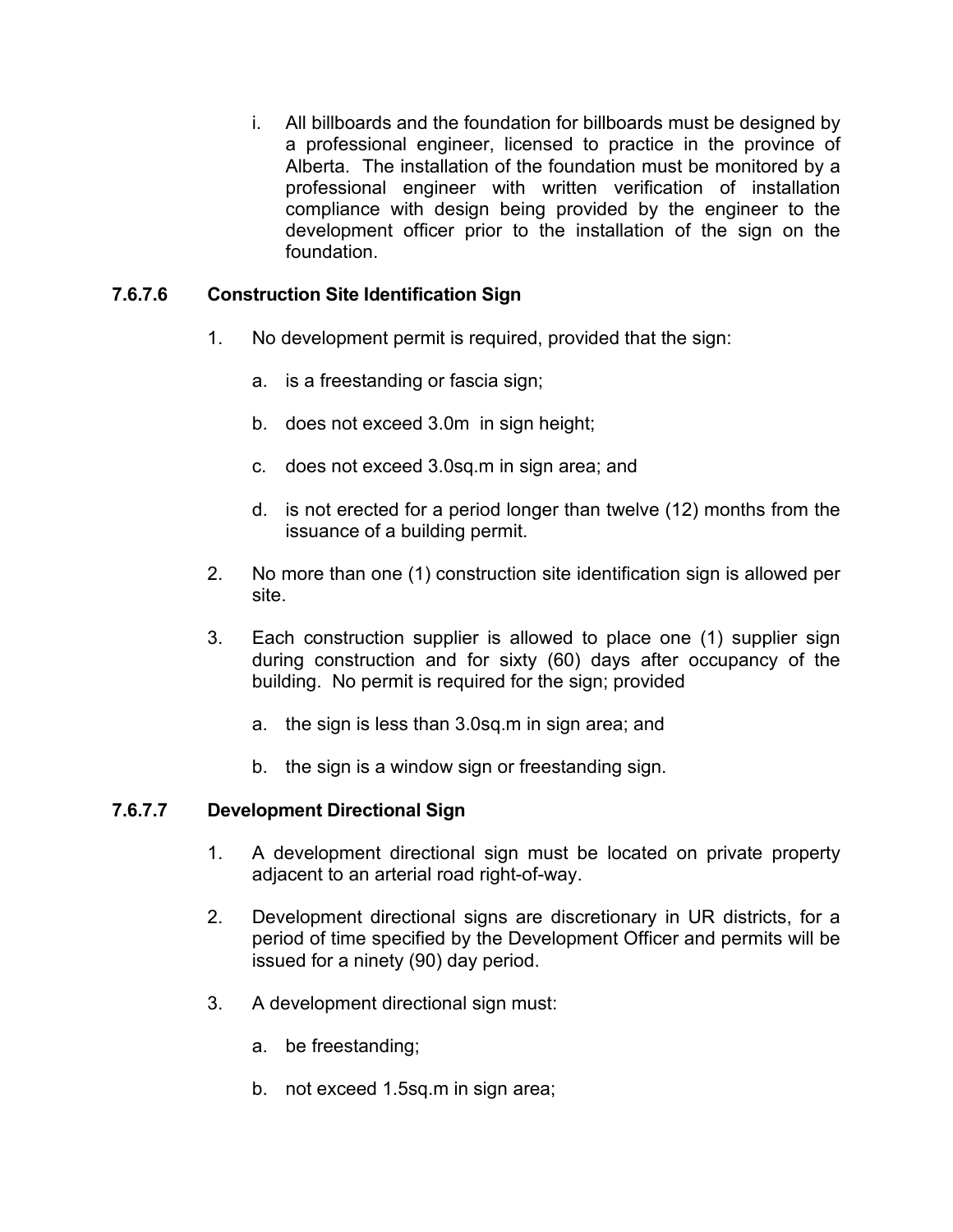- c. not exceed 3.0m in sign height; and
- d. be located a minimum of 30m from any arterial road intersection.

### **7.6.7.8 Developer Marketing Sign**

- 1. No permit is required, provided that the sign:
	- a. is freestanding;
	- b. is not illuminated;
	- c. is located in a subdivision or development that is subject to a subsisting development agreement;
	- d. does not exceed 3.0m in sign area; and
	- e. does not exceed 3.0m in sign height.
- 2. No more than one (1) developer marketing sign is allowed per parcel of land.

### **7.6.7.9 Directional Sign**

- 1. A directional sign must be a freestanding, fascia or wall sign; and
	- a. if freestanding must not exceed 0.6m in sign area; or 1.2m in sign height; and
	- b. if a fascia sign, must not exceed 3.0m.

#### **7.6.7.10 Electronic Message Sign**

- 1. An electronic message board sign shall not be erected adjacent to a property within a residential district.
- 2. An electronic message sign with a sign area greater than 7.5sq.m for sites with a frontage of up to 30m and exceeding 8.5sq.m in sign area for sites with a frontage in excess of 30m must comply with the regulations of Section 7.6.7.5 – Billboard Sign.
- 3. An electronic message sign with a sign area up to 7.5sq.m for sites with a frontage of up to 30m and with a sign area up to 8.5sq.m for sites with a frontage in excess of 30m must also comply with the regulations of Section 7.6.7.16 – Freestanding Sign.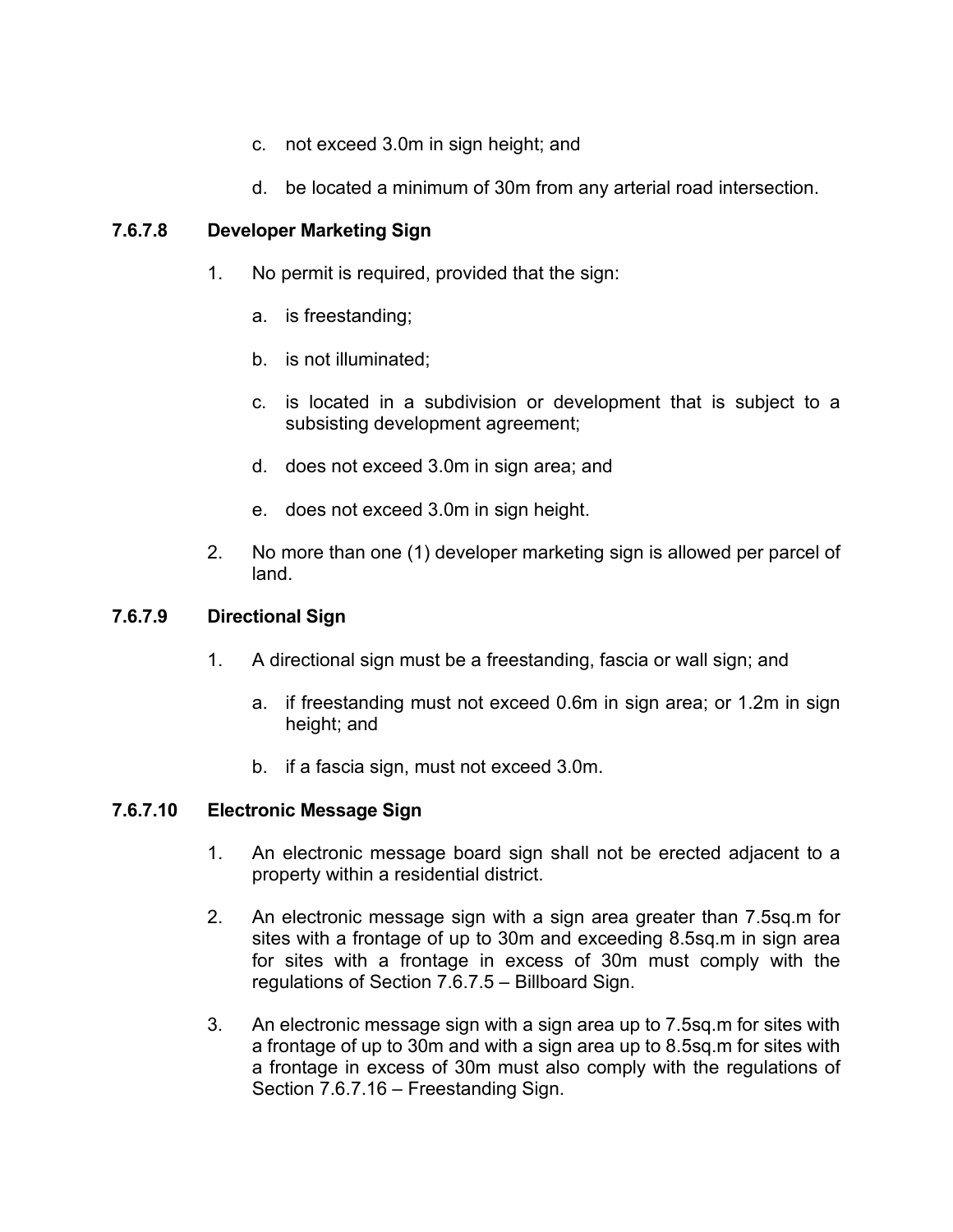## **7.6.7.11 Event Directional Sign**

- 1. Permits will be issued for up to three (3) Event Directional Signs per event, provided the signs:
	- a. are in place for no more than seven (7) days;
	- b. are not greater than 1.5sq.m in sign area;
	- c. are not illuminated;
	- d. are placed on private property, with written permission from the property owner;
	- e. are not placed on vacant lands:
	- f. are placed on public property, with written permission from the City; and are placed not less than 3.0m from the curb.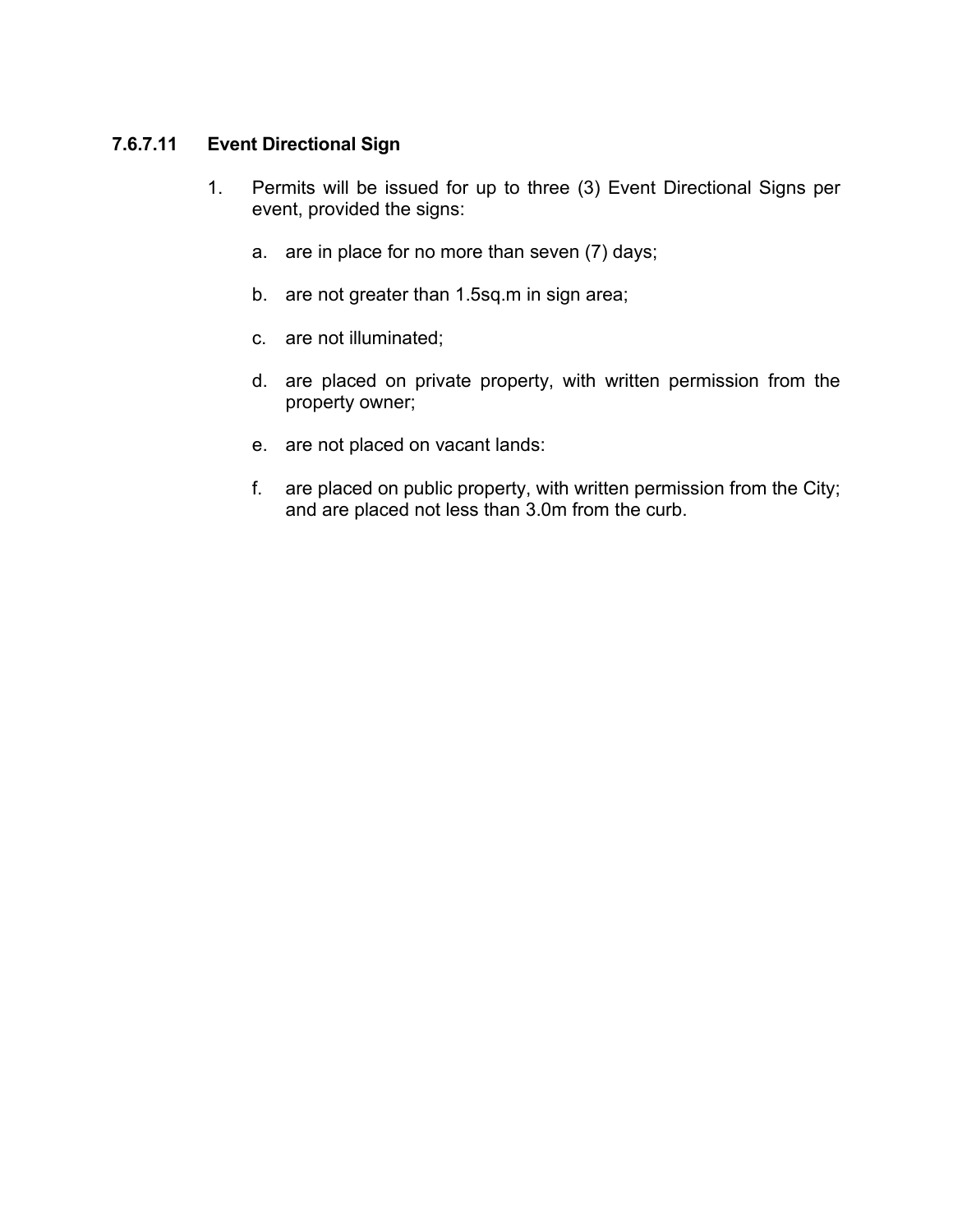### **7.6.7.12 Fascia Sign**

- 1. A fascia sign shall:
	- a. not exceed a maximum vertical dimension of 1.5m;
	- b. have at least 2.7m clearance above finish grade;
	- c. not be suspended from the support structure in any way that poses a hazard to pedestrians;
	- d. not extend above the parapet wall or roof line of the building;
	- e. not extend more than 0.4m perpendicularly from a supporting building frontage; and
	- f. if on a higher density residential property shall:
		- i. not be greater than 3.0m in sign area;
		- ii. provide the building name and address only; and
		- iii. not be illuminated.

#### **7.6.7.13 Federal, Provincial, Municipal or School Election Sign**

1. That Election Signs shall be regulated through the City of Wetaskiwin Election Signage Bylaw.

#### **7.6.7.14 Fence Sign**

- 1. Fence signs are not allowed in residential districts unless they are a property address sign, an election sign or a real estate sign; where no permit is required.
- 2. In commercial and industrial districts, fence signs shall not exceed 3.0sq.m in sign area and shall not extend above the height of the fence.

## **7.6.7.15 Flashing Sign**

1. Flashing signs are prohibited with the exception of an electronic message sign.

## **7.6.7.16 Freestanding Sign**

1. In districts where a freestanding sign is a permitted use: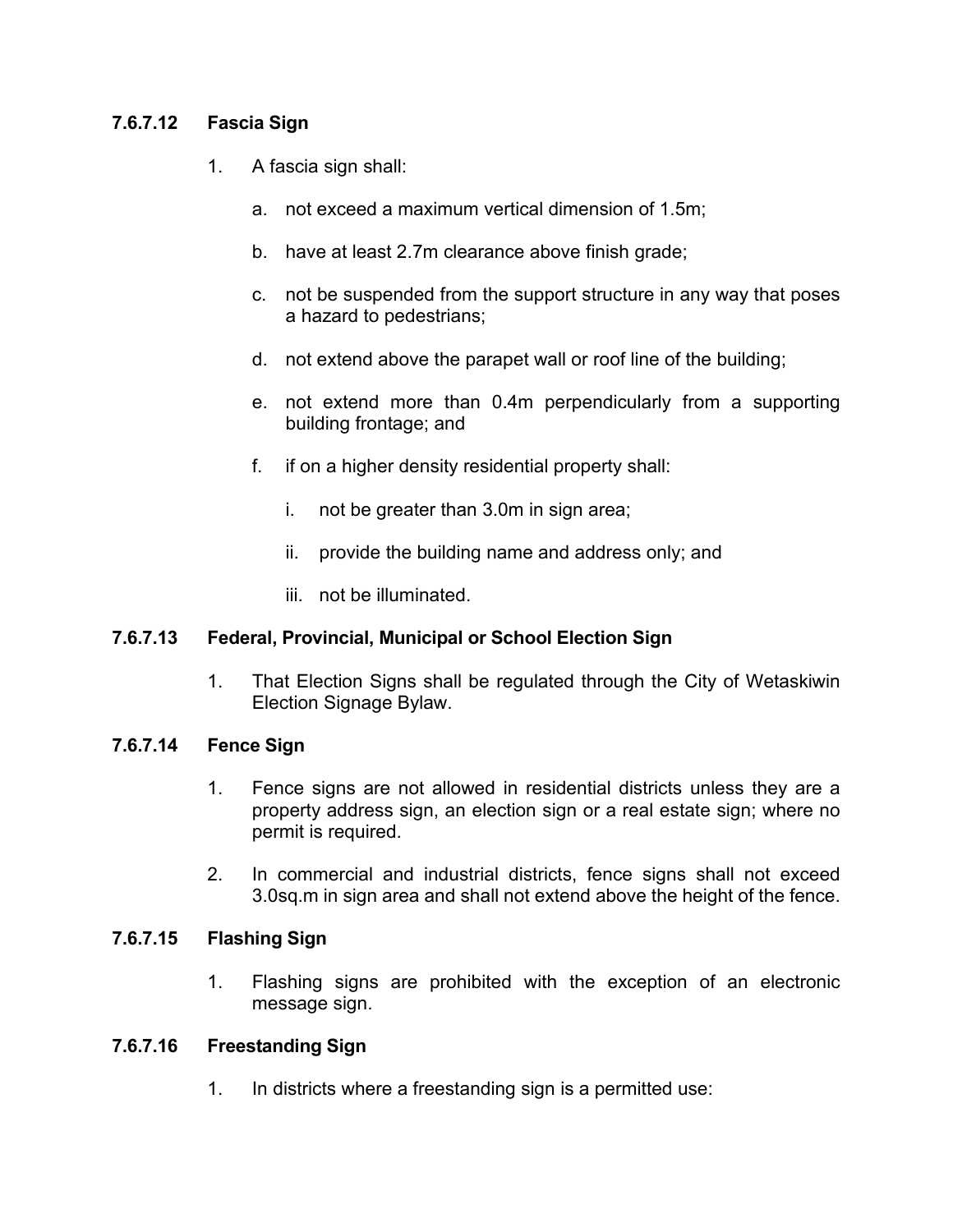- a. the sign height shall not exceed the maximum building height permitted;
- b. the sign area shall not exceed 7.5sq.m unless the site upon which it is located has a frontage that is wider than 30m in which case it may be up to 8.5sq.m; and
- c. a freestanding sign must be separated by a minimum of 60m separation from another freestanding sign on the same property.
- d. A freestanding sign must be separated by a minimum of 60m separation from a billboard sign on the same side of the street.
- 2. In districts where a freestanding sign is a discretionary use:
	- a. the sign height shall not exceed 4.5m; and
	- b. the sign area shall not exceed 4.0sq.m
- 3. Angle bracing of signposts is not permitted.
- 4. The backside of a freestanding sign and the supporting posts must be painted and kept clean.
- 5. Freestanding signs must be placed at least 5m from other properties.
- 6. Freestanding signs must be placed at least 1m inside the private property.
- 7. No more than one (1) freestanding sign is allowed per site, except for sites that are:
	- a. greater than 1.0 ha, or that contain commercial buildings with more than 10,000sq.m of gross floor area, where a maximum of three (3) freestanding signs may be allowed, provided the site is located in a C2, C3, C5, M1, or M2 district; and at least 1 of the 3 signs is a multiple tenant sign;
	- b. greater than 0.5 ha where a maximum of two (2) freestanding signs may be allowed, provided the site is located in a C2, C3, C5, M1, or M2 district; and the site contains a commercial building with more than 4000sq.m of gross floor area, and at least one (1) of the signs is a multiple tenant sign; and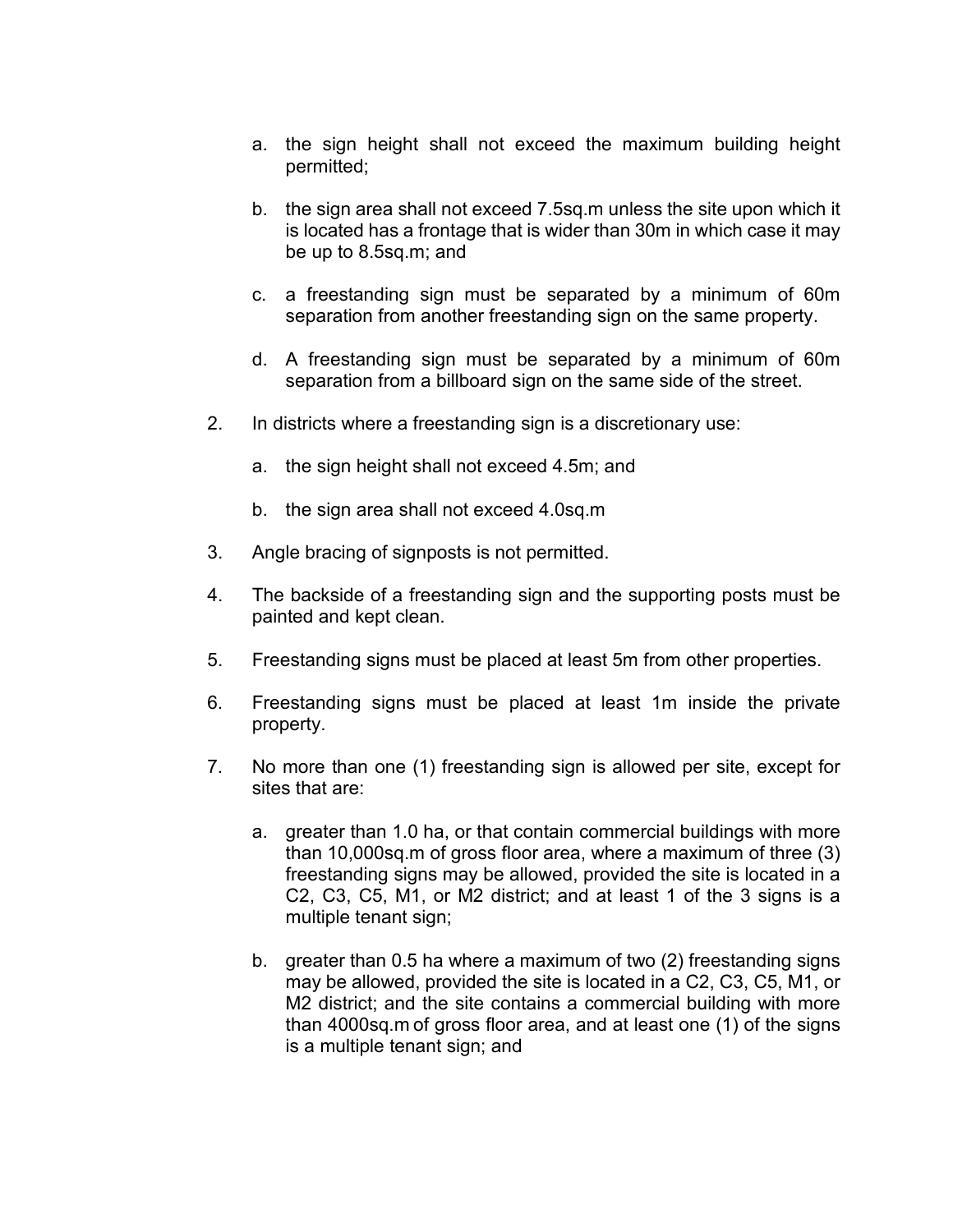c. double fronting lots, in which case one (1) freestanding sign is permitted per fronting side.

### **7.6.7.17 Garage Sale Sign**

1. Garage Sale signs or notices are only permitted on Community Notice Boards and at the address of the garage sale, with no permit required.

### **7.6.7.18 Home Business Sign**

- 1. Home business signs will be issued a permit provided the sign:
	- a. is not greater than 0.14sq.m in sign area;
	- b. is not illuminated; and
	- c. is a window sign, a sign attached directly to the face of the building, or a freestanding sign less than 0.6m in height and placed within 2.0m of the residential building.

### **7.6.7.19 Neighbourhood Identification Sign**

- 1. A neighborhood identification sign must:
	- a. be freestanding;
	- b. not exceed 3.0sq.m in sign area;
	- c. not exceed 2.4m in sign height; and
	- d. incorporate the neighborhood name specified by the relevant plans or bylaw in accordance with City policy.

#### **7.6.7.20 Open House Sign**

- 1. An Open House sign is allowed with no permit required, provided:
	- a. the sign is either an A-Board sign or mounted on a stake firmly secured;
	- b. the sign is not greater than 0.6m in width or 1.0m in height;
	- c. the sign is setback at least 1.0m back from the curb edge;
	- d. the sign is placed on private property;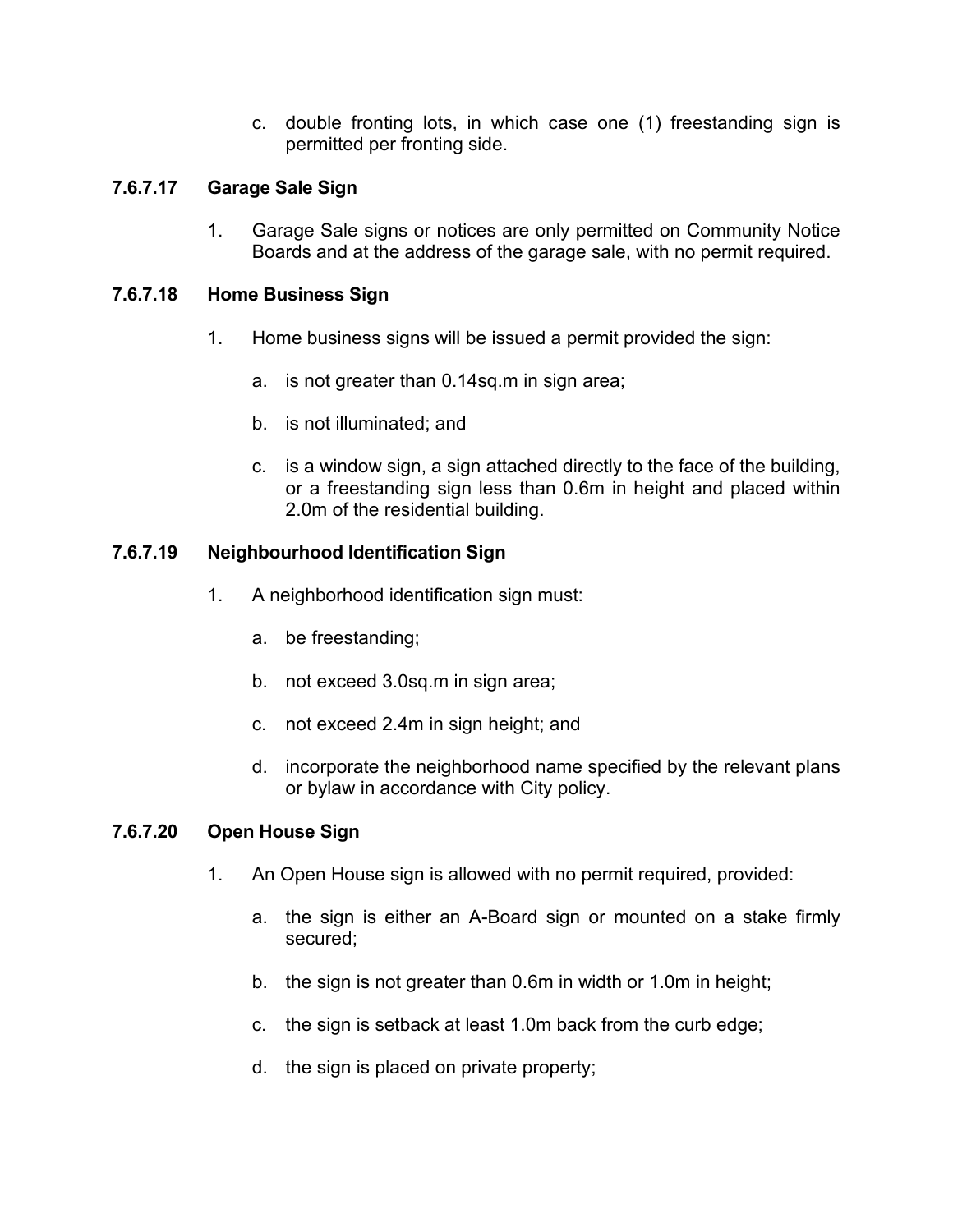- e. the sign indicates only the company logo, directional arrows, the salespersons' name and the words "Open House" or "Show Home";
- f. the sign is only placed between 8:00 AM and 9:00 PM, provided the open house or show home is in operation; and
- g. no more than one (1) sign per company is placed at any intersection.

### **7.6.7.21 Peddler Sign**

- 1. A permit will be issued for a peddler sign provided the sign is:
	- a. on the same site as the business;
	- b. on an A-board sign as per the regulations in 7.6.7.1; and
	- c. for businesses licensed to operate within the City.

### **7.6.7.22 Picket Sign**

- 1. Picket signs are allowed with no permits required in C2, C3, C5, M1, and M2 districts, provided the sign advertises for a business located on the site.
- 2. Picket signs shall not be greater than 0.7m in height.
- 3. No more than two (2) picket signs shall be placed in front of any site.
- 4. Picket signs shall be completely located on private property.

#### **7.6.7.23 Pole Sign**

- 1. Pole signs must:
	- a. be entirely located on private property, including projections; and
	- b. not be located within 5.0m of the boundary of another site.

#### **7.6.7.24 Portable Sign**

- 1. Portable signs are intended for temporary on-site advertising relating to the commercial activities of the landowners or tenants. Portable signs may only be located on a site not related to the location of an activity or event only in the case of a non-profit organization.
- 2. Permit applications for portable signs must include:
	- a. a completed sign permit application form;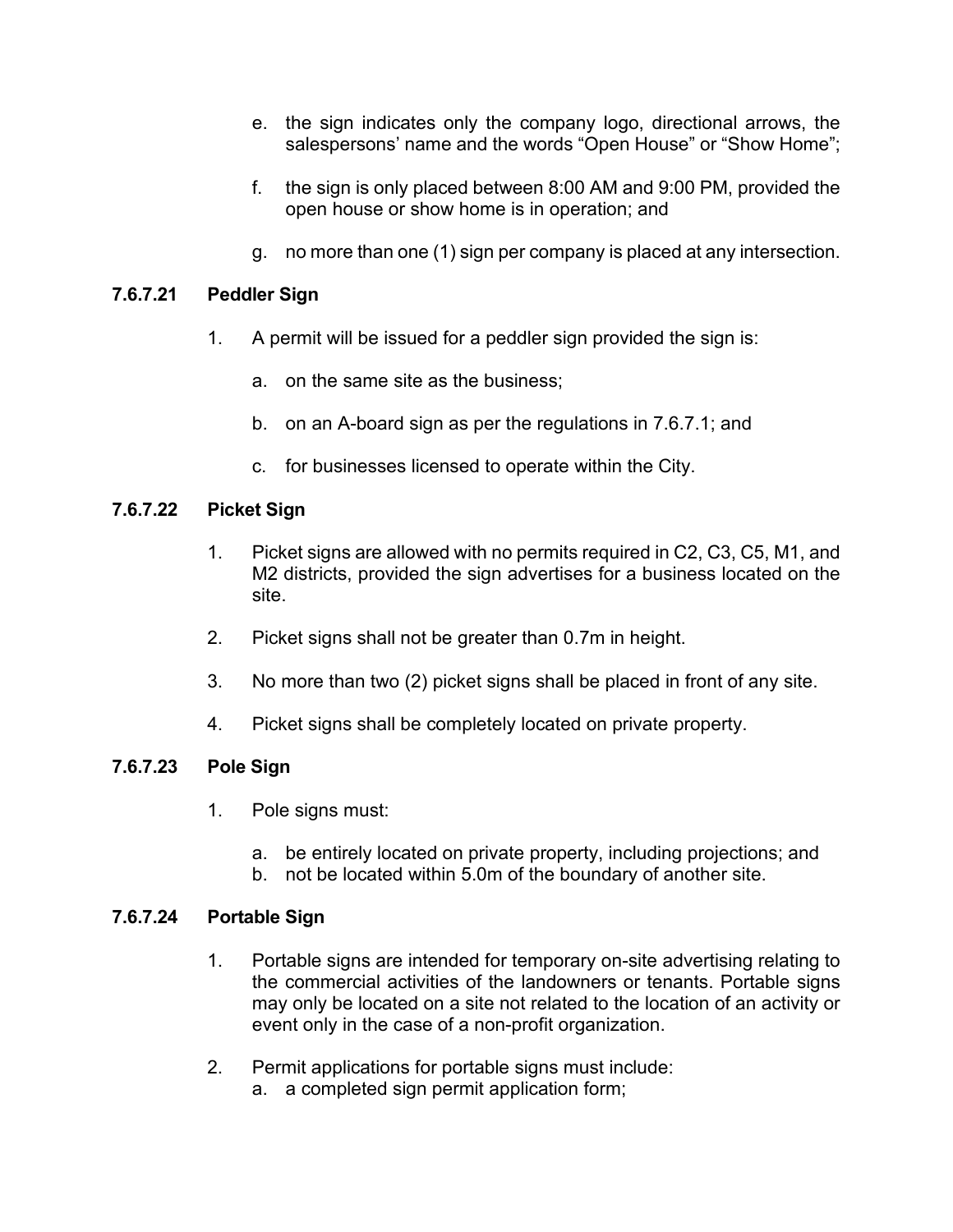- b. a site plan showing the proposed location of the site; and
- c. the applicable fee.
- 3. Portable signs are permitted uses in C1, C2, C3, C5, M1, M2, M3 and US districts and in association with churches and public schools in any land use district provided that the sign:
	- a. does not exceed 5.6sq.m in sign area;
	- b. does not exceed a height of 2.7m from grade;
	- c. is located a minimum of 1.0m from the frontage property line inside the site;
	- d. is not located within 5.0m of the boundary of another site;
	- e. is two (2) sided only, with advertising on both sides of the sign and that the advertising refers to a business, event, or land use located on the site;
	- f. is placed so the sign is within 75mm if being horizontally level;
	- g. is securely but not permanently fastened to the ground;
	- h. site frontage will be used to calculate the number of portable signs allowed per site;
	- i. portable signs must be 90m away from other portable signs on the same site, while also considering prohibited locations;
	- j. if sign's message is interfered with, the permit holder must ensure the message is corrected within forty-eight (48) hours of being notified by the development authority;
	- k. the sign cannot be attached to a roof, or erected or placed on, or above a roof;
	- l. the portable sign must have a uniform background color;
	- m. where the message on a portable sign relates to a specific dated event, the date shall be removed within forty-eight (48) hours after the end of the event or shall be subject to a violation notice and applicable fee;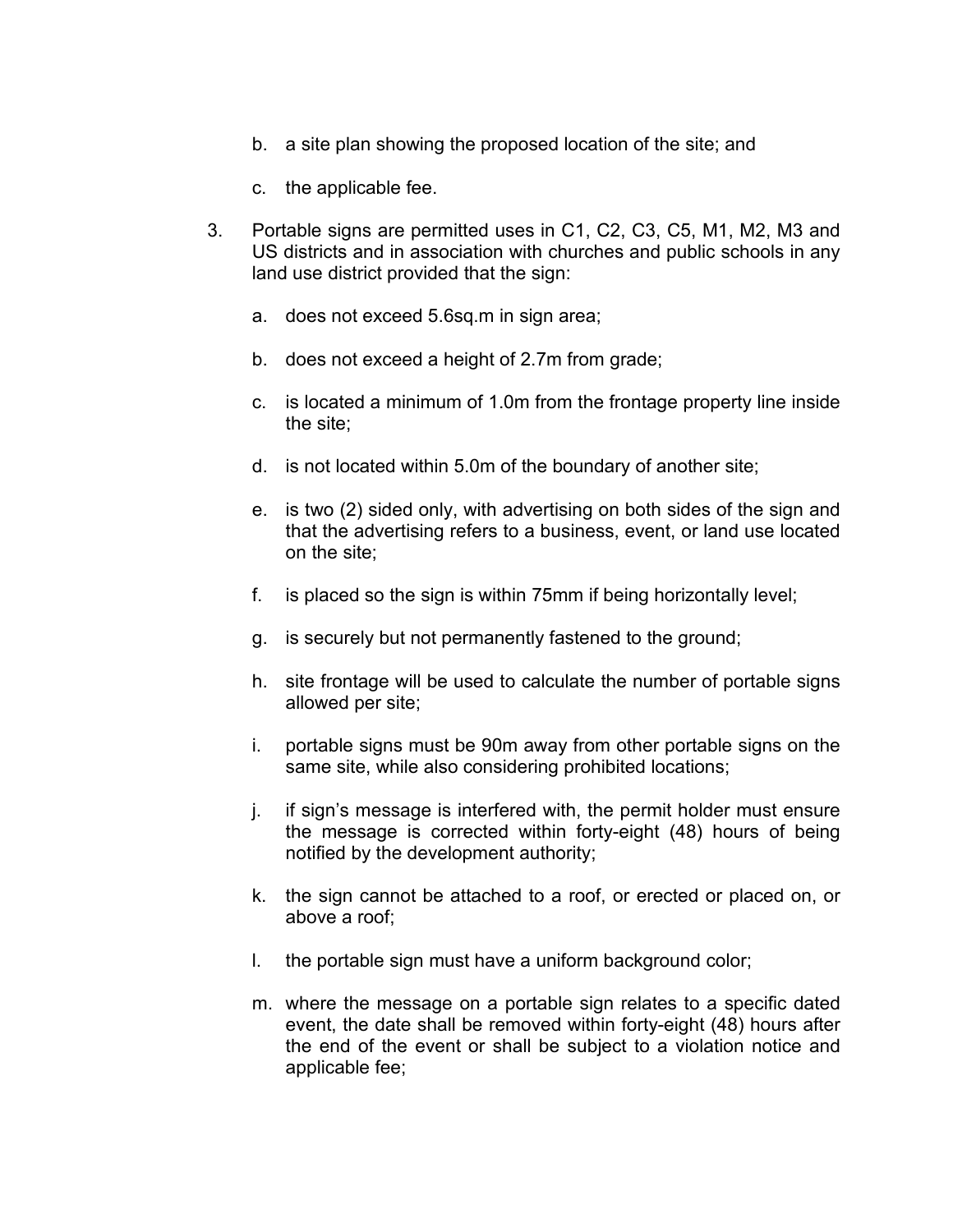- n. an off-site portable sign permit may be issued for up to thirty (30) days provided:
	- i. the sign meets the placement criteria as outlined in this bylaw;
	- ii. the sign is used by a non-profit organization; and
	- iii. a letter from the property owner authorizing the use of the property is attached to the application.

#### **7.6.7.25 Projecting Sign**

- 1. A projecting sign is a permitted use in C1, C2, C3, C4, C5, M1, M2, and M3 districts.
- 2. A projecting sign is a discretionary use in US, DC1, and DC4 districts.
- 3. A projecting sign must:
	- a. not exceed 1.5sq.m in sign area;
	- b. be placed so that the distance between the nearest edge of the sign and the building to which it is attached, does not exceed 0.35m;
	- c. provide a minimum vertical clearance of 2.7m from finished grade to the bottom of the sign;
	- d. not project over public property, other than in a C1 district, in which case the sign is set back 0.7m from a curb line and the owner accepts full liability for the sign;
	- e. have proper clearance from any electrical power lines or other utilities, and provide for safe pedestrian movement or any other activities or use underneath the projecting sign; and
	- f. except for corner locations, be located at right angles to the building facade.

#### **7.6.7.26 Real Estate Sign**

- 1. No development permit is required, provided:
	- a. the sign is a freestanding or fascia sign;
	- b. that in other than R1 and R2 districts, the sign does not exceed 3.0m in sign height or 3.0sq.m in sign area;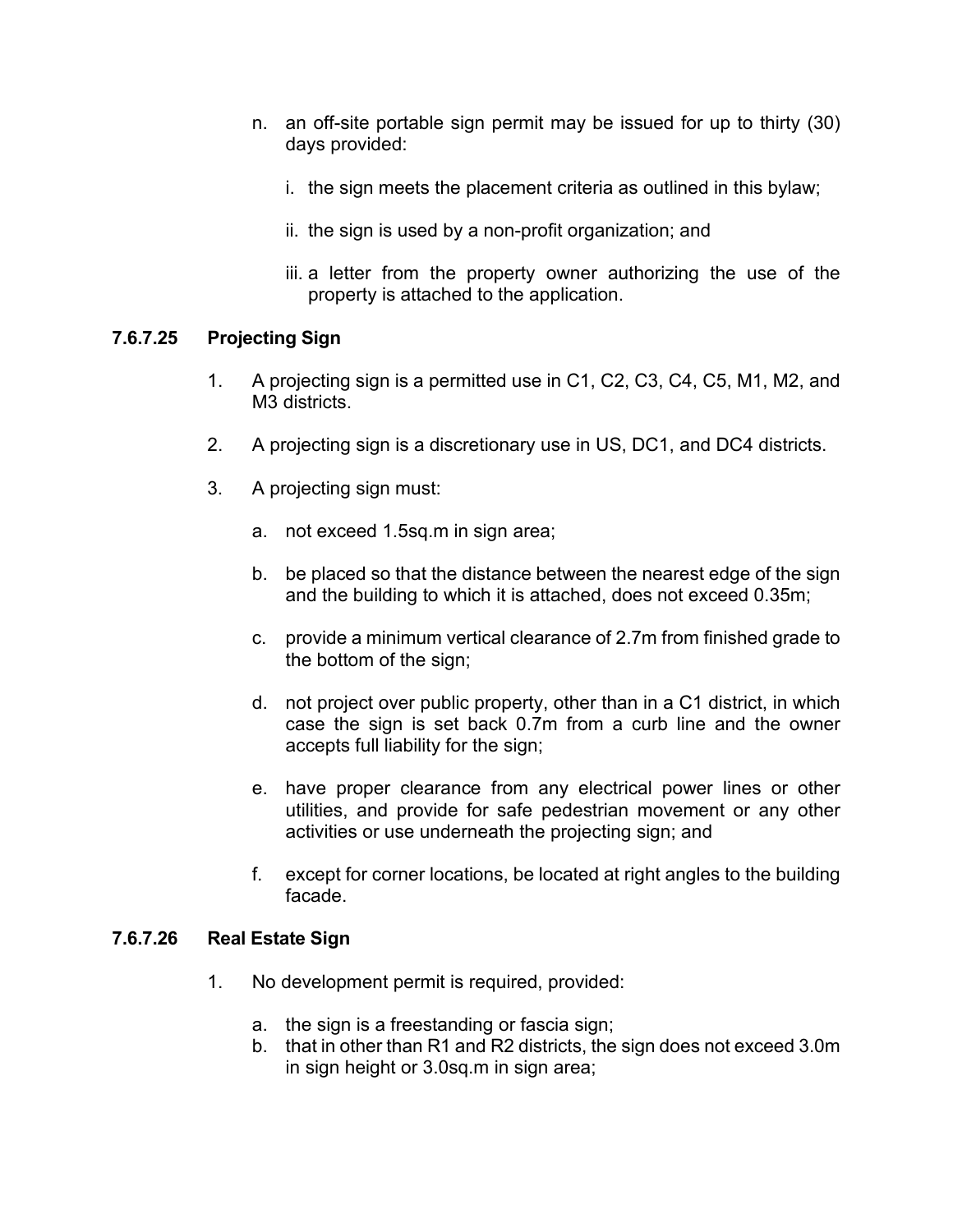- c. that in R1 and R2 districts, the sign does not exceed 1.7m in sign height or 0.6sq.m in sign area; and
- d. that the sign advertises only the site upon which the sign is located.
- 2. No more than one (1) real estate sign is allowed per site frontage.
- 3. In residential districts, the real estate signs must be located on property at least 1m from public sidewalks.

## **7.6.7.27 Reverse-T Sign**

- 1. Reverse-T signs may be used as a temporary sign during the winter season (November  $1<sup>st</sup>$  to April 30<sup>th</sup>) in place of a freestanding sign provided a permit is obtained.
- 2. Professionally manufactured small Reverse-T signs, that meet the size regulations of A-board signs, can follow the regulations of A-board signs.
- 3. A Reverse-T sign shall:
	- a. not exceed 3.0sq.m in sign area;
	- b. be placed at least 1m into the private property;
	- c. be securely but not permanently fastened to the ground;
	- d. be maintained to its original approved design; and
- 4. A ninety (90) day permit will be issued for Reverse-T signs and are subject to a \$50.00 permit fee.

#### **7.6.7.28 Roof Sign**

- 1. A roof sign must not exceed 6sq.m in sign area.
- 2. The maximum vertical dimension of a roof sign, measured from the roof or parapet where the sign is located, is 3.0m, however, the height of the sign, added to the building height, must not exceed the maximum height requirements of the district.
- 3. No more than one (1) roof sign is allowed per building.
- 4. A roof sign shall not overhang a building.
- 5. A roof sign may be illuminated.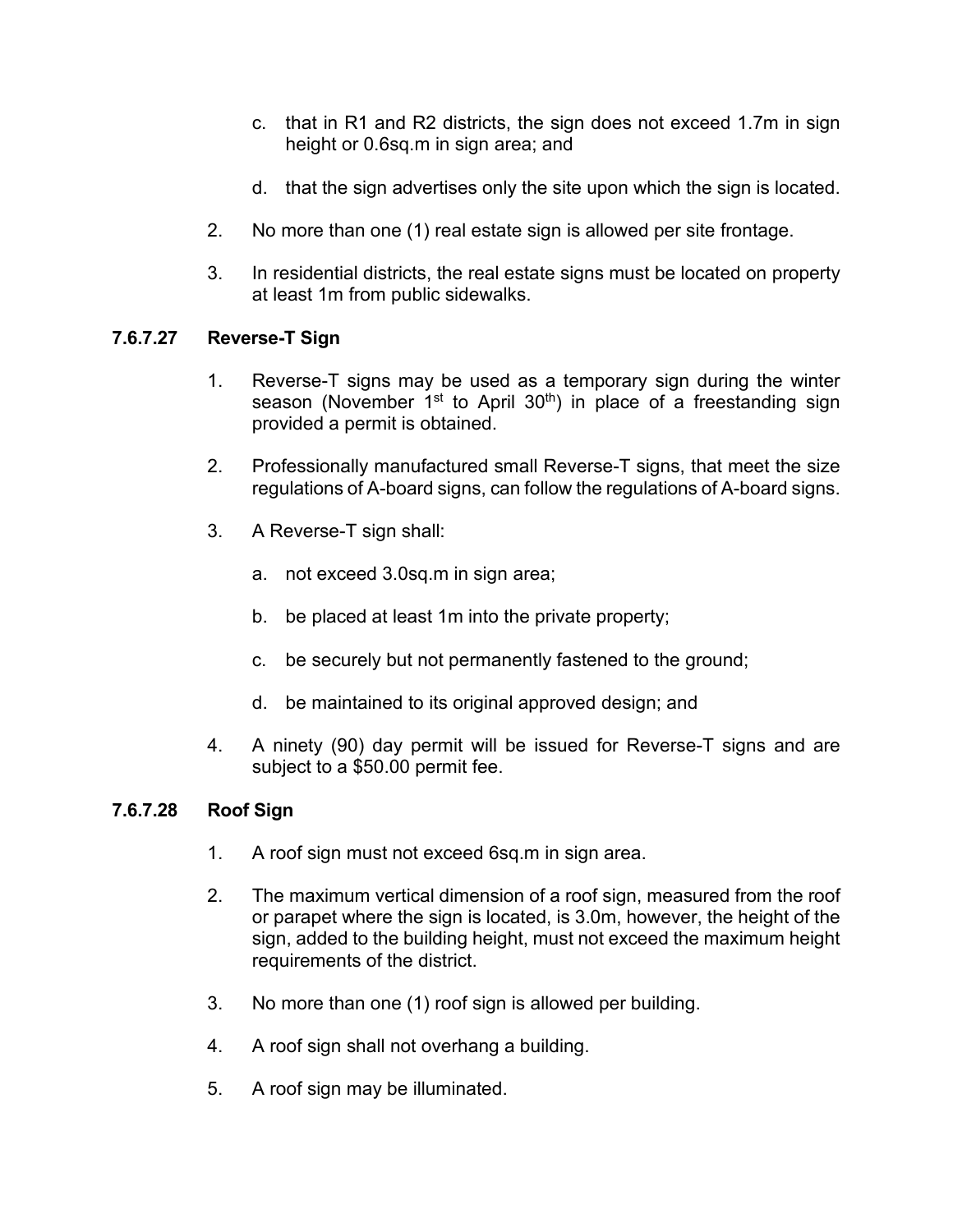## **7.6.7.29 Signage Related to Cannabis Retail uses**

1. All signage related to Cannabis Retail must meet the requirements of provincial legislation

## **7.6.7.30 Wall Sign**

1. The area of a wall sign that is part of a wall mural will be calculated based on the rectangular area of the advertising, and must not exceed 20% of the wall.

## **7.6.7.31 Window Sign**

1. No permits are required for window signs

## **7.6.8 Exempt Sign**

- 1. Provided they otherwise comply with this bylaw, a development permit is not required for:
	- a. signs posted or exhibited inside a building;
	- b. window signs, provided they are not for the purpose of advertising a minor or major home based business or home office;
	- c. signs posted or exhibited in or on an operating motor vehicle, provided the vehicle is not temporarily or permanently parked for the purpose of displaying the sign;
	- d. municipal or provincial signs;
	- e. signs displayed on benches approved by the City;
	- f. signs located on a community notice board;
	- g. signs erected pursuant to a development agreement;
	- h. emergency or warning signs placed on a public building, lot or utility lot; or
	- i. home address signs.

# **7.6.9 Development Officer Discretion**